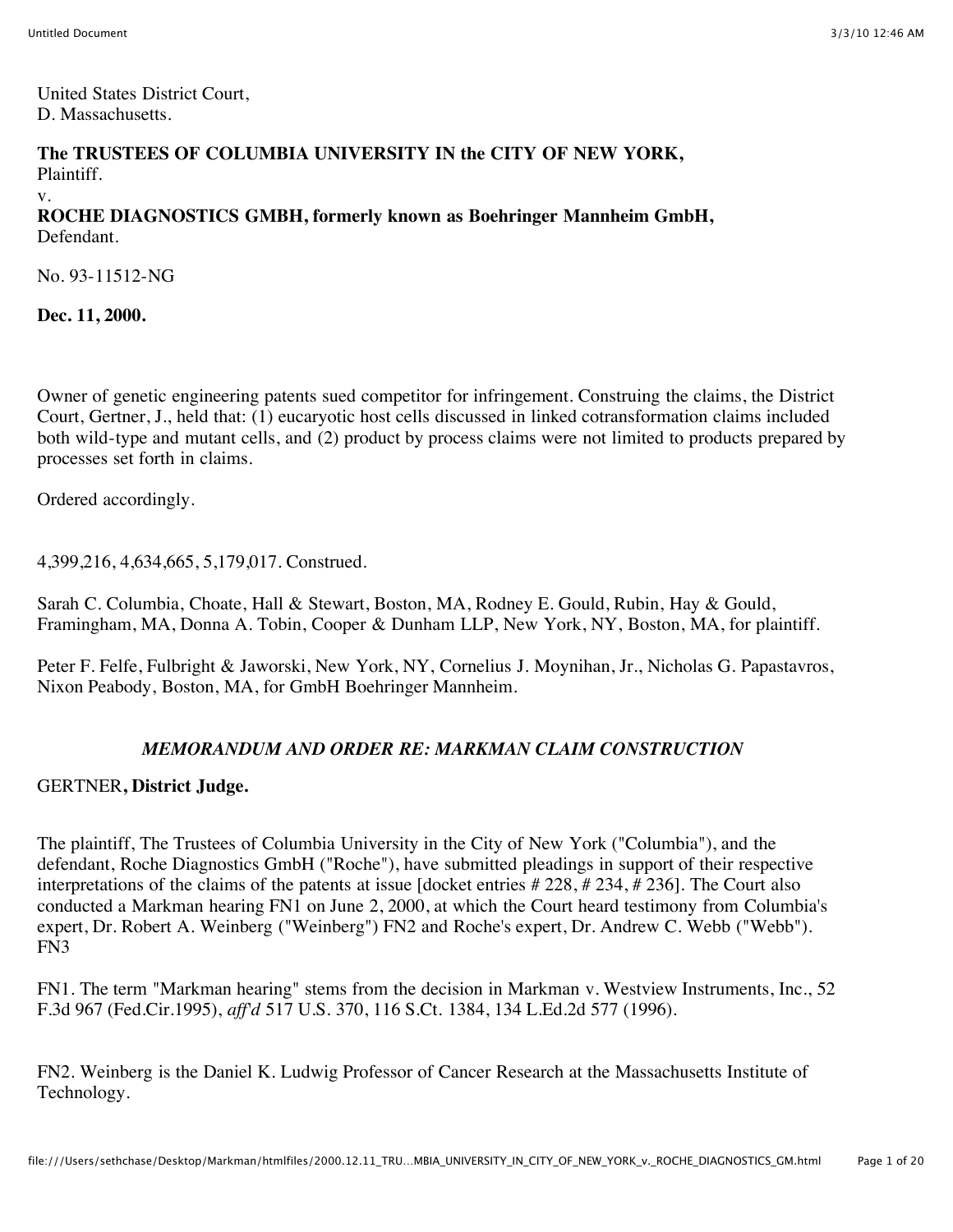FN3. Webb is a professor of biological sciences at Wellesley College who teaches undergraduate courses in cellular biology, genetics, and molecular biology.

Based on all of the record before me, I find that the claims of these patents are as described below.

# **I.** *FACTS*

## **A.** *Introduction*

The patents at issue are collectively referred to as the "Axel patents," named after one of the inventors, Dr. Richard Axel. They are U.S.Patent No. 4,399,216 ("the '216 patent"), U.S.Patent No. 4,634,665 ("the '665 patent"), and U.S.Patent No. 5,179,017 ("the '017 patent"). The patents are directed at processes commonly referred to as "genetic engineering." They detail methods of altering the genetic composition, i.e. genotype or genome, of eucaryotic cells FN4 so that they may produce substances valued for therapeutic and/or commercial reasons. The technology provides a way to insert DNA FN5 (genes that code for products of interest) into the genetic make-up of a recipient cell ("host cell") enabling that cell to create the desired product for harvesting.

FN4. Eucaryotic cells are cells that have a defined nucleus. They make up organisms classified under the Superkingdom Eucaryotes, including organisms of the Plant and Animal Kingdoms. The ability to alter the genetic make-up of eucaryotic cells, as opposed to procaryotic cells (cells that make up bacteria and lack a defined nucleus), represented a significant advance over previous genetic engineering techniques.

FN5. DNA is deoxyribonucleic acid. It is an "extremely long, double stranded nucleic acid molecule arranged as a double helix that is the main constituent of the chromosome and that carries the genes as segments along its strands[.]" WEBSTER'S COLLEGE DICTIONARY, 393 (1992).

The technology was novel in that it was designed to overcome many of the obstacles commonly encountered when attempting to insert foreign DNA into a host cell. Previous methods for introducing DNA into a host cell were imprecise. While millions of cells could be exposed to DNA molecules of interest, only a small proportion of the host cells absorbed and incorporated them into their own genome. Fewer still did so in a stable manner. Moreover, even if the cell incorporated the DNA molecule into its genome, it was not at all clear that descendant cells would continue to have the introduced gene or transmit it reliably from one cell generation to the next.

## **B.** *Cotransformation Processes Claims*

## **1.** *Cotransformation*

The various processes addressed in the Axel patents are referred to as "cotransformation." "Transformation," as defined in the patents, is a "process for changing the genotype of a recipient cell mediated by the introduction of purified DNA." The recipient cell, the one which incorporated the new DNA or gene, would be termed a "transformant." "Cotransformation" involved insertion of "more than one different gene" into the host (or recipient) cell.FN6

FN6. The parties dispute whether cotransformation is limited to the insertion of only two DNA molecules or can involve more than two. The patents define the term as merely involving "more than one different gene."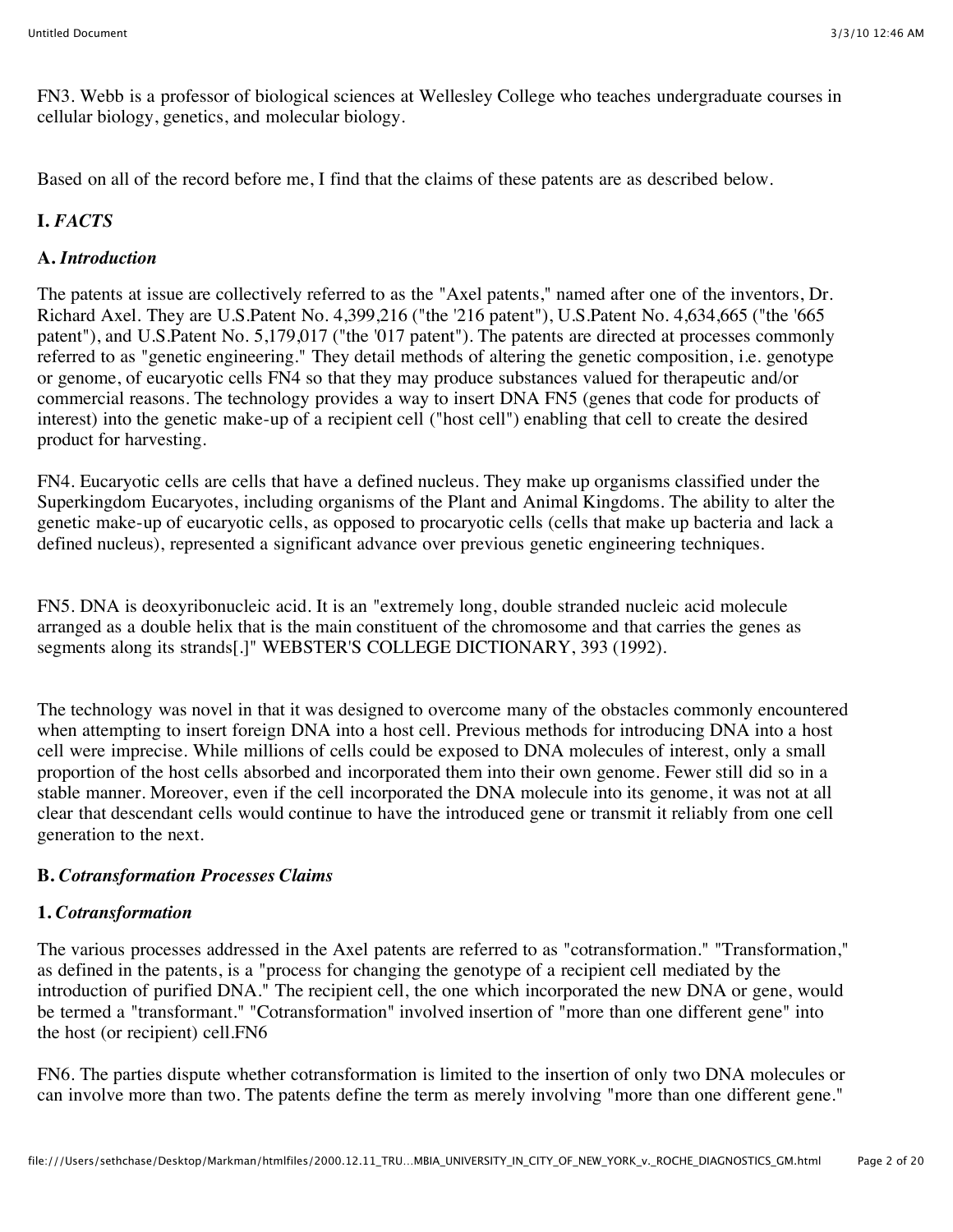The claims themselves describe how cotransformation occurs. The first gene or DNA molecule ("DNA I") codes for the product of interest. The second gene or DNA molecule ("DNA II") codes for a substance that will be helpful in identifying and isolating the cells which have successfully incorporated these new pieces of DNA. The DNA II in the Axel patents is described as coding for a "selectable" phenotype, or in the case of claim 54 of the '216 patent, an "amplifiable gene for a dominant selectable phenotype." FN7 The patents define phenotype as "the observable properties of an organism as produced by the genotype in conjunction with the environment."

FN7. Claim 1 of the '017 patent refers to a transformed Chinese Hamster Ovary cell "which comprises amplified foreign DNA I corresponding to a gene of interest ... and amplified foreign DNA II encoding a dominant selectable phenotype...." No other independent claims refer to a "dominant selectable phenotype." The other independent claims, claims 1, 26-28, and 31 of the '216 patent, and claims 1 and 16 of the '665 patent, all refer to a DNA II coding for a "selectable" phenotype.

The patents call for the insertion of a DNA II gene which codes for something (its phenotype) that will make it possible to find cells that have acquired it and, consequently, that also have the desired properties coded for in the DNA I gene. Put more simply, the process "piggybacks" a gene that encodes a selectable phenotype (DNA II), to a gene that does not encode a selectable phenotype (DNA I) and in so doing, provides a means to select for transformed cells. Since many genes which produce proteins of commercial interest do not encode selectable phenotypes, for example, this aspect of the invention was particularly significant.

The most common selection process FN8 is to insert into the host cell, DNA II that codes for a substance resistant to a specific toxin, a substance that the host cell does not otherwise produce.FN9 Then the host cells are exposed to the specific toxin. Cells that incorporated the new DNA II survive, since they are resistant to the toxin, and, by virtue of their survival, they can be isolated and identified.

FN8. The language of the claims generally refers to selection processes that permit either the survival or the identification of the transformed cells. Presumably, some selectable (or dominant selectable) phenotypes make the cell identifiable using a technique that does not simply kill off the cells that failed to acquire the phenotype coded for in the DNA II.

FN9. The host cells used in the experiments described in the patents' specifications were both mutant and wild-type, or naturally occurring, cells. The mutant cells were cells that had been altered or mutated so that they did not produce a substance resistant to the toxin. Those same cells in their wild-type form would produce the toxin-resistant substance. In the experiments using such mutant cells, the DNA II essentially restored the mutant cell's natural ability to resist the toxin.

The Axel patents' accomplish cotransformation in one of two ways, "unlinked cotransformation claims" and "linked cotransformation." The "unlinked cotransformation claims" FN10 involve (1) the insertion of *unlinked* DNA I and DNA II into the host cell, with (2) DNA II coding for what the patent describes as a *selectable phenotype.*FN11 The "linked cotransformation claims" involve (1) the insertion of already *linked* DNA I and DNA II molecules at the time of introduction into the host cell, and (2) DNA II corresponding to an amplifiable gene for a *dominant selectable phenotype.* These are claim 54 of the '216 patent, and in a more general sense, claim 1 of the '017 patent.FN12

FN10. I only discuss the independent claims because the definitions of the dependent claims flow from the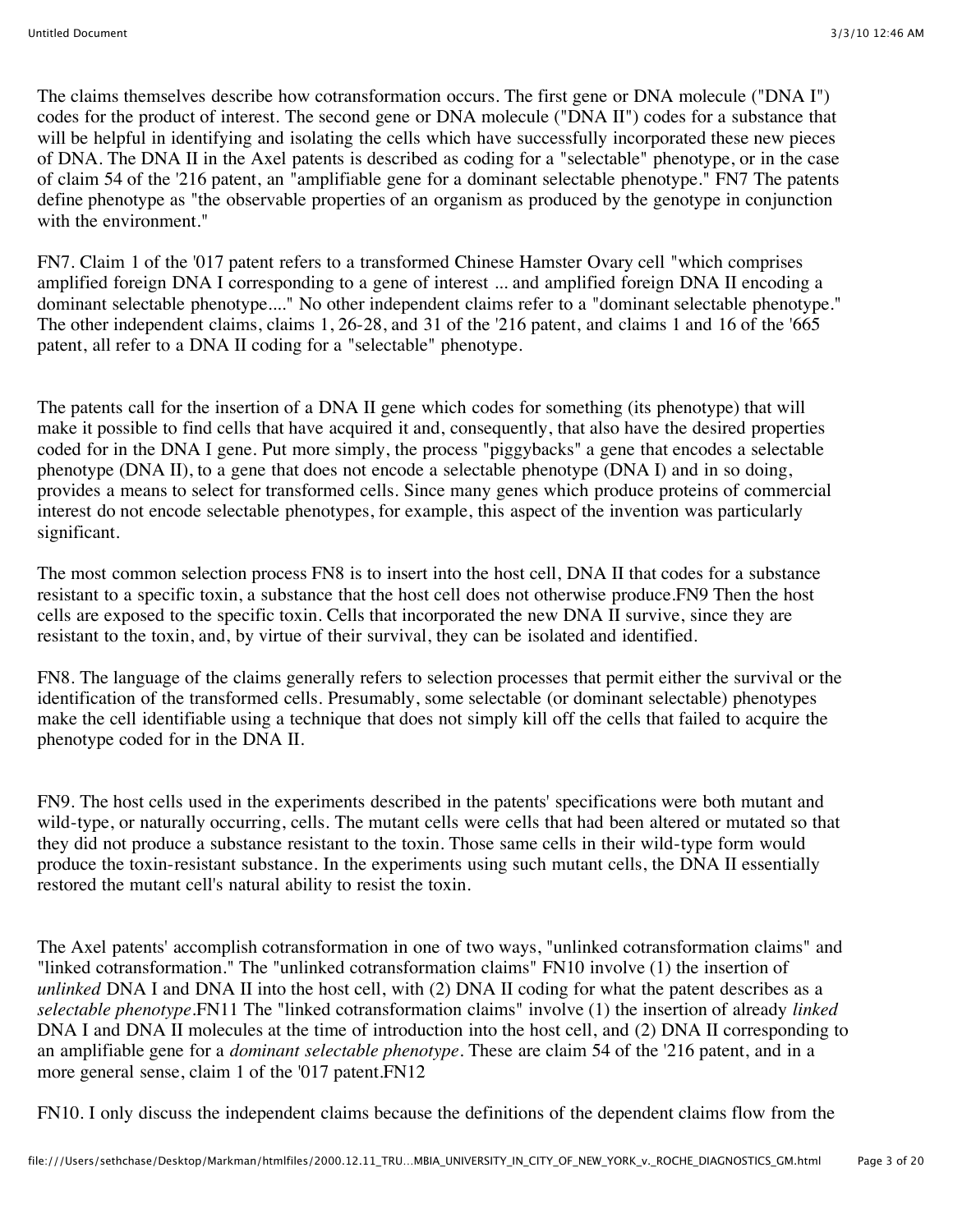interpretation of the independent claims.

FN11. These are claims 1, 26-28, and 31 of the '216 patent, and claims 1 and 16 of the '665 patent.

The '216 Patent Claims are the following:

Claim 1: A process for inserting foreign DNA I into a suitable eucaryotic cell which comprises cotransforming said eucaryotic cell with said foreign DNA I and with unlinked foreign DNA II which codes for a selectable phenotype not expressed by said eucaryotic cell, said cotransformation being carried out under suitable conditions permitting survival or identification of eucaryotic cells which have acquired said selectable phenotype, said foreign DNA I being incorporated into the chromosomal DNA of said eucaryotic cell.

Claim 26: A process for inserting foreign DNA I into a eucaryotic cell which comprises cotransforming said eucaryotic cell with said foreign DNA I and with unlinked foreign DNA II which codes for a selectable phenotype not expressed by said eucaryotic cell, said cotransformation being carried out in a suitable medium and in the presence of conditions permitting identification and recovery of eucaryotic cells which have acquired said selectable phenotype.

Claim 27: A process for cotransforming a suitable eucaryotic cell which comprises transforming under suitable conditions said eucaryotic cell with foreign DNA I and with foreign DNA II, said DNA I and DNA II being unlinked and said DNA II coding for a selectable phenotype not expressed by said eucaryotic cell prior to cotransformation.

Claim 28: A process for inserting purified foreign DNA I coding for proteinaceous materials which is not associated with a selectable phenotype into a suitable eucaryotic cell which comprises cotransforming said eucaryotic cell with said foreign DNA I and with unlinked foreign DNA II coding for proteinaceous material which is associated with a selectable phenotype, said cotransformation being carried out under suitable conditions permitting survival or identification of eucaryotic cells which have acquired said selectable phenotype, said foreign DNA I being incorporated into the chromosomal DNA of said eucaryotic cell.

Claim 31: A process for inserting a multiplicity of foreign DNA I molecules corresponding to multiple copies of a gene coding for a proteinaceous material into a suitable eucaryotic cell which comprises cotransforming said eucaryotic cell with said multiplicity of unlinked foreign DNA II molecules coding for a selectable phenotype not expressed by said eucaryotic cell, said cotransformation being carried out under suitable conditions permitting survival or identification of eucaryotic cells which have acquired set multiplicity of genes coding for said selectable phenotype.

The '665 Patent claims are the following:

Claim 1: A process for inserting foreign DNA I into a suitable eucaryotic cell which comprises cotransforming said eucaryotic cell with said foreign DNA I and with unlinked foreign DNA II which codes for a selectable phenotype not expressed by said eucaryotic cell, said cotransformation being carried out under suitable conditions permitting survival or identification of eucaryotic cells which have acquired said selectable phenotype, said foreign DNA II being attached to bacterial plasmid or phage DNA. Claim 16: A process for producing a proteinaceous material which comprises cotransforming a suitable eucaryotic cell with foreign DNA I which codes for foreign proteinaceous material which is not associated with a selectable phenotype and with unlinked foreign DNA II which codes for a selectable phenotype not expressed by the eucaryotic cell, said cotransformation being carried out under suitable conditions permitting survival or identification of eucaryotic cells which have acquired the selectable phenotype, maintaining or culturing the cotransformed cells under suitable conditions permitting production of the proteinaceous material and recovering the proteinaceous material so produced. FN12. Claim 54 of the '216 patent states:

A process for generating a multiplicity of foreign DNA I molecules corresponding to multiple copies of a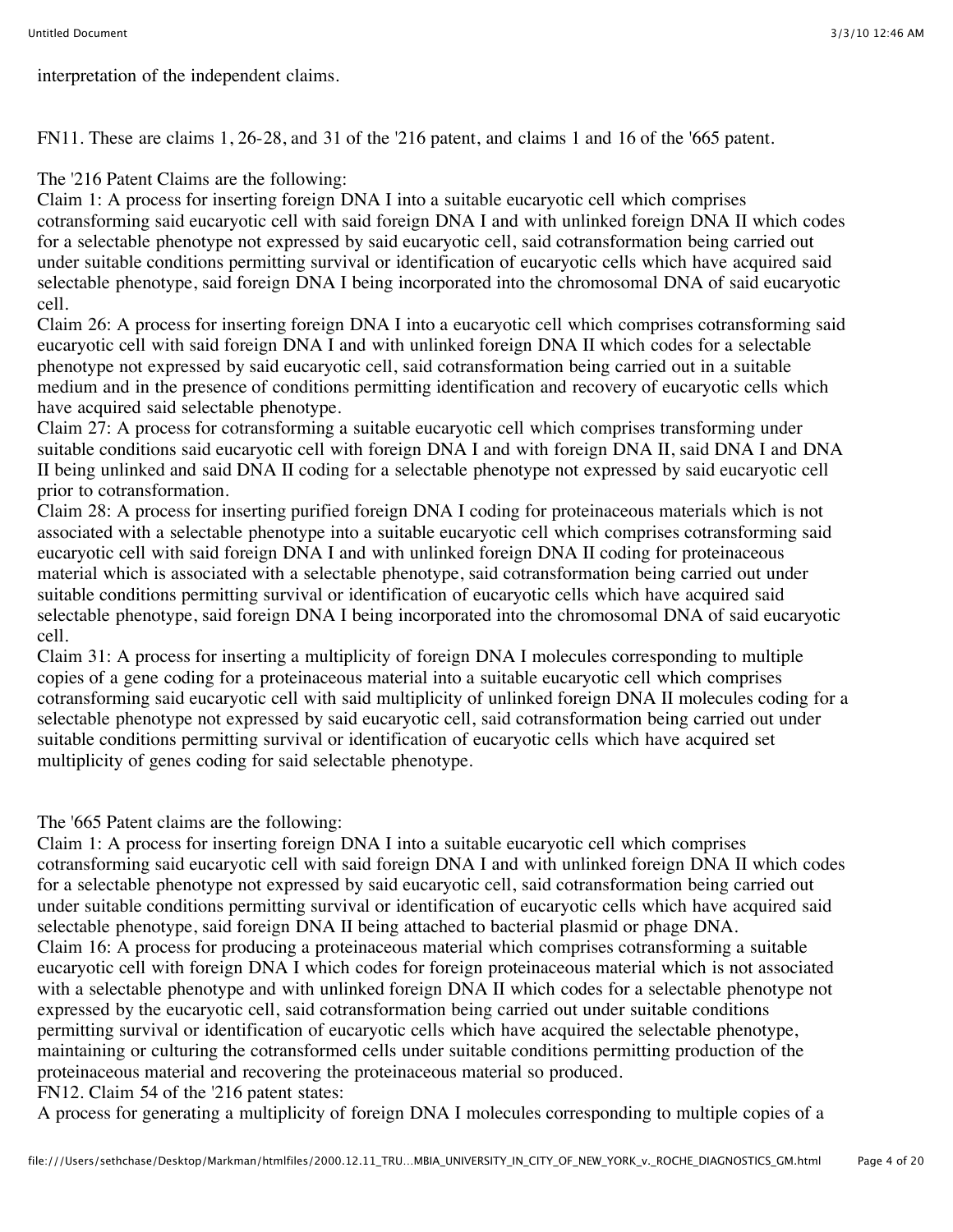gene in a cell with a molecule which comprises transforming said eucaryotic cell with a molecule which is formed by linking one of said DNA I molecules to a DNA II molecule corresponding to an amplifiable gene for a dominant selectable phenotype not expressed by said eucaryotic cell, and culturing the transformed eucaryotic cells in the presence of successively elevated concentrations of an agent permitting survival or identification of eucaryotic cells which have acquired multiple copies of said amplifiable gene, said transformation and culturing being carried out under suitable conditions.

Claim 1 of the '017 patent refers to amplified DNA coding for a dominant selectable phenotype though it does not explicitly state that the DNA I and DNA II are linked prior to introduction into the cell:

A transformed Chinese Hamster Ovary cell which comprises amplified foreign DNA I corresponding to a gene of interest stably incorporated into the chromosomal DNA of the transformed cell and amplified DNA II encoding a dominant selectable phenotype not expressed by the transformed cell prior to transformation. **2.** *The Significance of Amplification*

The most significant difference between the linked and unlinked cotransformation claims concerns the role of amplification.FN13 The latter results in an increase in the number of copies of DNA I, one of the innovations of the Axel patent.FN14

FN13. This discussion should not be taken to suggest that there are no material differences amongst the unlinked cotransformation claims. Instead, I focus on the commonalities of these claims and how these claims differ from certain features of the claims involving linked cotransformation.

### FN14. As Weinberg explains:

the two genes are physically linked to one another prior to introduction of the cell. And that type of linkage is, in the great majority of cases, strongly preserved. It's a strong linkage. So that the amplification will almost certainly ensure the coamplification of the DNA I gene.

Indeed, Webb referred to the both the [co]amplification of the inserted genes and the linkage of the genes prior to insertion as part of the "novelty of the Axel patents." Weinberg also noted that the use of the DHFR gene to encourage the coamplification of DNA I "represented the power of this process" which "had not been done previously."

In the unlinked cotransformation claims, the acquisition of a single copy of the DNA II (coding for resistance to the toxin) is sufficient for the cell to survive when exposed to that toxin.FN15 In the linked cotransformation process described in claim 54 of the '216 patent, a single copy of the DNA II (an amplifiable gene) would not be enough for the particular cell to survive the selection processes covered by this particular claim. Claim 54 of the '216 patent explicitly states that the selection process involves "culturing the transformed eucaryotic cells in the presence of successively elevated concentrations of an agent permitting survival or identification of eucaryotic cells which have acquired *multiple copies* of said amplifiable gene [.]" FN16

FN15. For example, claim 1 of the '216 patent states that the host cells survive (or can be identified) if they have acquired the selectable phenotype coded for by the DNA II. The claim does not call for multiple copies of the DNA II to be incorporated in order for the host cells to survive (or be identified). This is in stark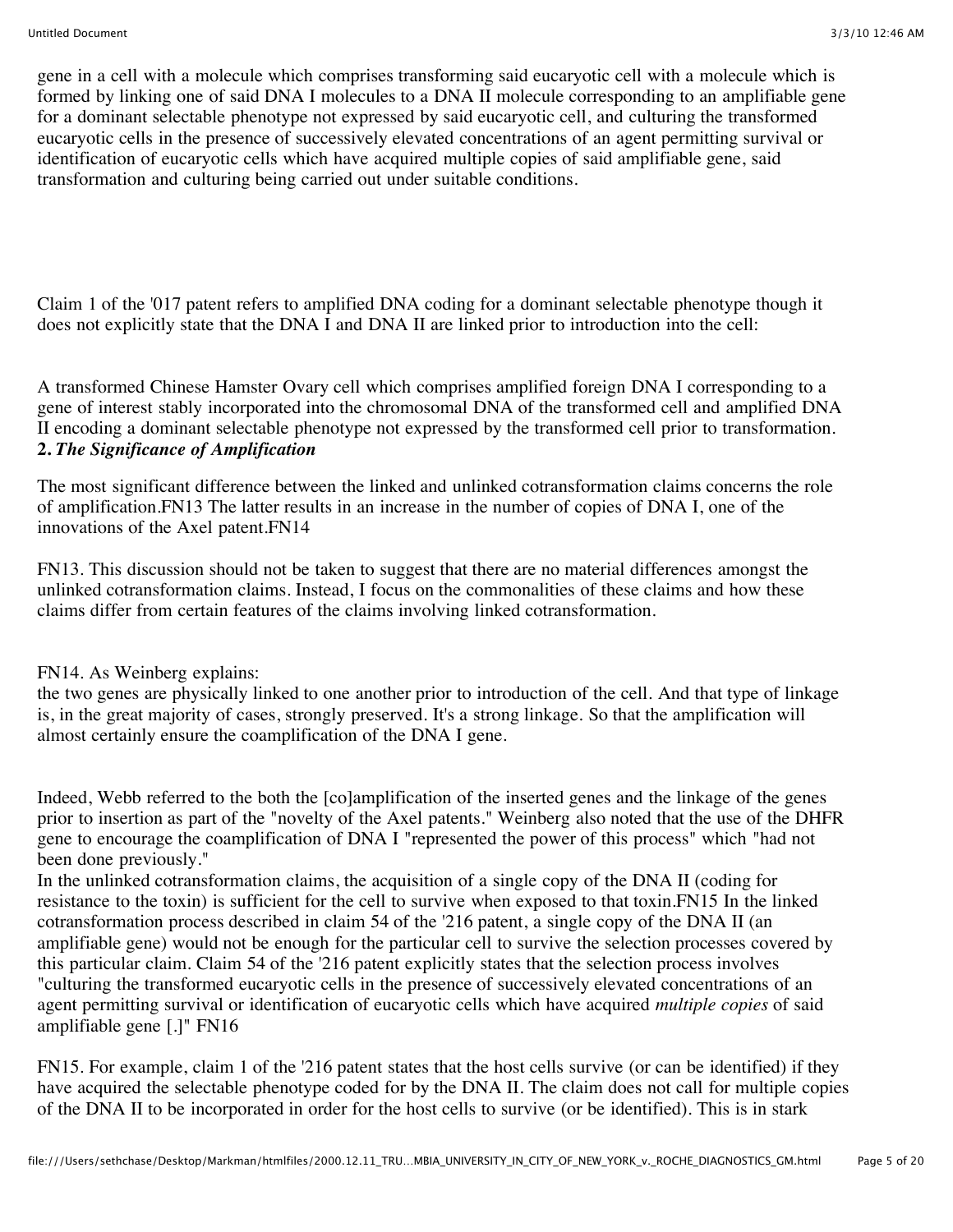contrast to claim 54 of the '216 patent.

FN16. In discussing the series of experiments involving this particular process, the patentees make clear that, "[e]xposure of these initial mtx resistant transformants to stepwise increases in drug concentration results in the *selection of cells with enhanced mtx resistance resulting from amplification of the newly transferred mutant hamster dhfr gene.*" (emphasis added).

The multiple copies called for in claim 54 result from the process of amplification-increasing the number of copies ("copy number") of the amplifiable gene.FN17 While the amplifiable gene used in the experiments discussed in the patents' specification was a mutant dihydrofolate reductase gene ("DHFR"), the claim language does not require the use of any specific amplifiable gene.FN18 "Mutant DHFR" refers to a gene that is not in its naturally occurring state, but in a mutant or altered form. DHFR is an amplifiable gene whether it is in its mutant form or its "wild" form-meaning its naturally occurring form.FN19

FN17. While Webb notes that multiple copies can also result from multiple insertions of that gene (Webb even states that he believes multiple insertion could be a type of amplification), that is clearly not the process called for by the claim language or utilized in the experiments discussed in the specification.

FN18. According to Weinberg, there are relatively few amplifiable genes that can work in conjunction with a metabolic antagonist in a similar manner to DHFR. This is consistent with the specification which states, "[a]lthough various amplifiable genes for dominant selectable phenotypes are useful in the practices of this invention, genes associated with drug resistance, e.g., the gene for dihydrofolate reductase which renders cells resistant to methotrexate, are particularly suitable."

FN19. Webb testified that the mutant DHFR gene produces a slightly different form of the DHFR protein than the wild DHFR gene. According to Webb, this protein provides an improved level of resistance to the growth inhibitory mechanism present in the toxin used in conjunction with genes coding for DHFR. This testimony is also consistent with the patent, "[i]t is likely that a single mutant gene affords significantly greater resistance to a given concentration of mtx than a single wild-type gene."

The gene is considered amplifiable because it increases the number of copies inside the transformed cell in response to an alteration of the culture medium.FN20 In the case of DHFR, that copy number increases when exposed to the toxin, methotrexate ("MTX"). Indeed, the relationship between MTX and DHFR is antagonistic. MTX is lethal to cells that do not have enough copies of the DHFR gene, but it also causes cells to increase their copy number of the DHFR gene, perhaps sufficient to enable their survival. MTX is the toxin that would be used in the selection process when the DNA II codes for DHFR.

FN20. The parties have slightly different definitions of an amplifiable gene. Columbia would define it as genes that increase copy number in response to a manipulation by the operator of a process, which would also include an alteration of the culture medium. Roche's definition is limited to increases in copy number in response to alterations of the culture medium.

This process of amplification, through exposure to successively elevated concentrations of the toxin, makes possible a selection process that selects for only those cells with multiple copies of the amplifiable gene. And where the DNA I molecule is physically linked to the DNA II molecule (when exposed to the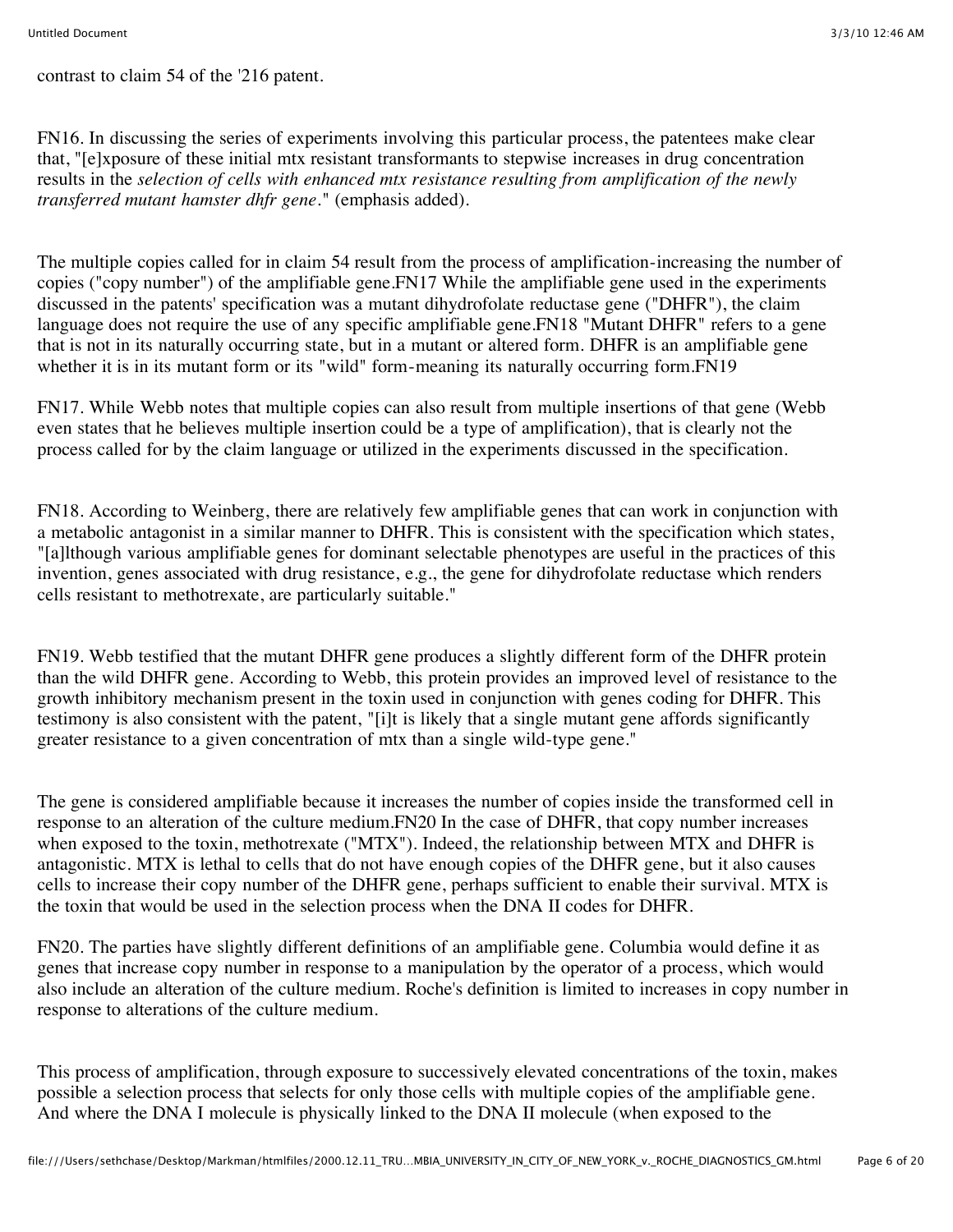appropriate agent) *both* genes are amplified.FN21 Use of this process increases the number of copies of DNA I even though the DNA I is not an amplifiable gene. FN22 This increases a cell's potential production of the desired product coded for in the DNA I.

FN21. While the parties offer slightly different interpretations of the linking of the DNA I with the DNA II, neither side disputes that the linkage of DNA I with an amplifiable gene (DNA II) induces the amplification of that DNA I even though it is not an amplifiable gene.

FN22. This is also consistent with the specification and the prosecution history. The patentees report that, "amplification of the dhfr genes results in amplification of pBR322 sequences [presumably DNAI which is not normally amplifiable] ..." The prosecution history also indicates that the process selects for cells "which have acquired multiple copies of the amplifiable gene and thereby multiple copies of foreign DNAI ..."

### **3.** *Expandinq Potential Host Cells*

The coamplification of both the DNA I and DNA II was not the only significant advance of the Axel patents. The inventors were able to expand the range of potential host cells available for cotransformation processes. The linked cotransformation claims clearly made possible the use of wild-type host cells, as the experiment discussed in the specification discusses:

In the present study, a dominant acting, methotrexate resistant dhfr gene has been transferred to wild-type cultured cells. The use of this gene as a vector in cotransformation systems may now permit the introduction of virtually any genetic element into a host of new cellular environments.

### **4.** *Contested Claim*

The most significant issue in this hearing is the meaning of the words "selectable phenotype" as used in the unlinked cotransformation claims as compared to amplifiable gene for "dominant selectable phenotype" used in the linked cotransformation claims. The parties vigorously dispute whether the eucaryotic host cell discussed in the linked cotransformation claims is limited to only wild-type eucaryotic cells or can include mutant eucaryotic cells as well. While both sides agree that the process would work in both, Roche believes the specific language Columbia used in claim 54-the addition of the word "dominant" to the words "selectable phenotype"-somehow limits its coverage to processes involving wild-type cells, even though no such limitation exists in all of the other Axel claims. Columbia claims that what is distinctive about the linked cotransformation claims, the coamplification, covers both mutant or wild-type eucaryotic cells.

### **C.** *Product by Process Claims*

The '216 patent also includes another type of claim, commonly referred to as a product by process claim. These claims are for products that are defined by the process used to create them. For example, two product by process claims of the '216 patent provide:

Claim 72: A eucaryotic cell into which foreign DNA I has been inserted in accordance with process of claim 54.

Claim 73: A mammalian cell into which foreign DNA I has been inserted in accordance with the process of claim 54.

The cell claimed in each patent is defined by the process described in claim 54 of the '216 patent. According to Weinberg's uncontroverted testimony, cells created in accordance with the process described in claim 54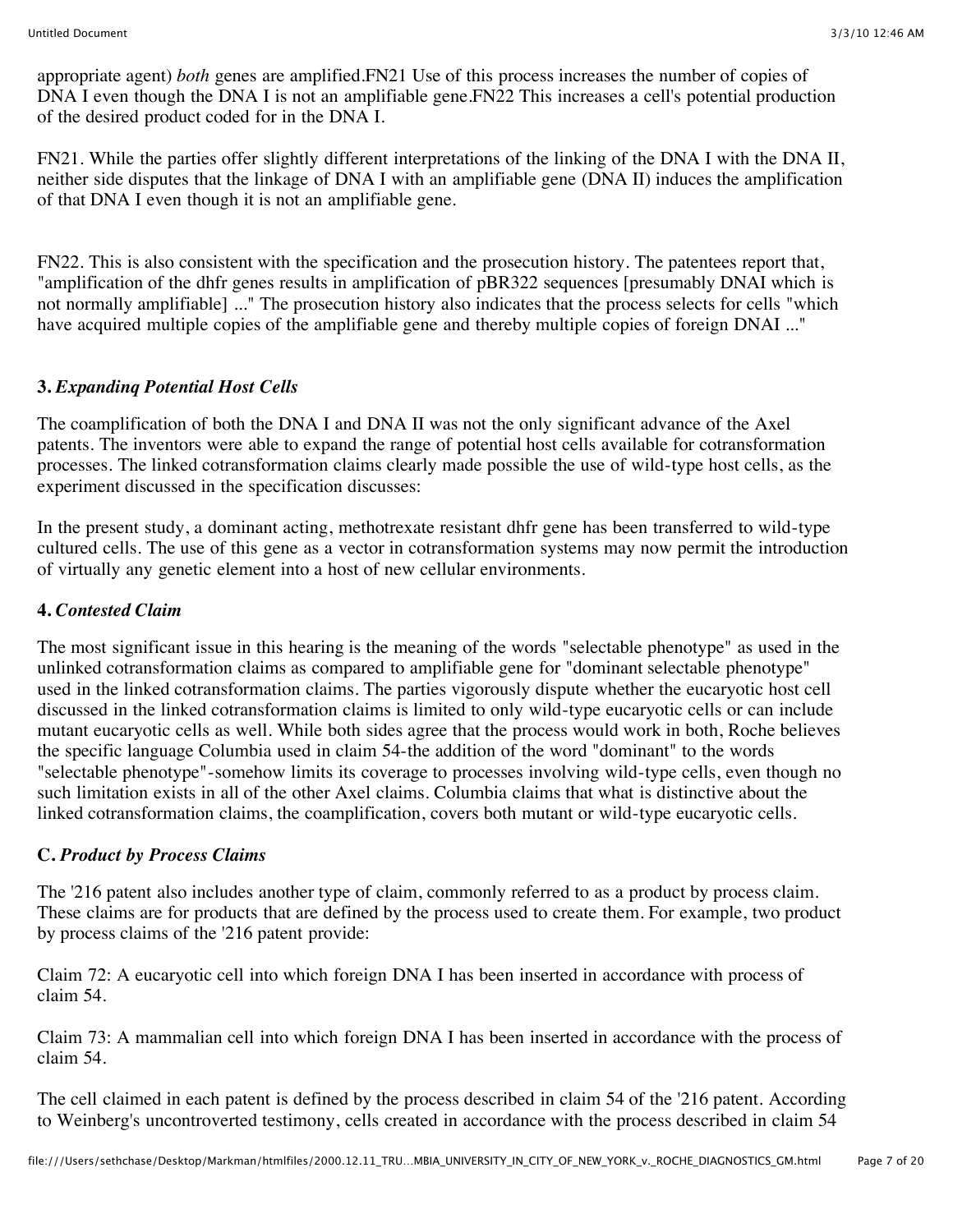of the '216 patent "presumably never existed naturally in the biosphere." These cells have been altered to have multiple copies of both DNA I and DNA II in their genotype. Whether this novel biological product, the transformed cell with multiple copies of both DNA I and DNA II, can be claimed in the patent without regard to the process used to create it, is the second major issue of claim interpretation which the Court must resolve.

This issue is purely a question of law. As such, I will deal with the parties arguments on this issue solely in the analysis section of this opinion.

# **II.** *ANALYSIS*

The parties have extensively briefed two issues of claim construction which I shall address in turn. While there are other minor areas of dispute concerning the proper interpretation of the claim language, the parties have relied primarily on their claim construction charts as identifying the support for their respective positions. The definitions the Court has adopted for all the disputed terms appear in a similar chart format at the close of this opinion.

## **A.** *The Rules of Claim Construction*

[1] When interpreting the claims of a patent, the Court is to first consider intrinsic evidence, which includes the patent claims themselves, the patent specification, and the prosecution history of the patent application before the United States Patent and Trademark Office. Vitronics Corp. v. Conceptronic, Inc., 90 F.3d 1576, 1582 (Fed.Cir.1996). The intrinsic evidence "is the most significant source of the legally operative meaning of disputed claim language." *Id.* The order of consideration is first, the language of the claims, then the specification, and, finally, the prosecution history. *Id.*

The role of the specification is particularly important; "it is the single best guide to the meaning of a disputed term." *Id.* "The specification acts as a dictionary when it expressly defines terms used in the claims or when it defines terms by implication." *Id.* The prosecution history contains the record of the proceedings before the Patent and Trademark Office and "is often of critical significance in determining the meaning of the claims." *Id.*

[2] [3] When the intrinsic evidence "unambiguously describes" the scope of the patented invention, it is improper to rely on any extrinsic evidence. *Id.* at 1583. It is, after all, the intrinsic evidence that is the public record of the patentee's claim, on which competitors are entitled to rely. *Id.* They are to review that record, apply the established rules of claim construction to determine the scope of the invention and then design around it. *Id.* At the same time, extrinsic evidence may be used if it is needed to assist in determining the meaning of technical terms used in the claims, but not to alter their meaning. *Id.*

## **B.** *The Parties' Positions on the Issue of a Dominant Selectable Phenotype, and Their Evidence and Arguments in Support of Those Positions*

[4] The major claim construction dispute involves the language in claim 54 of the '216 patent. Claim 54 states:

A process for generating a multiplicity of foreign DNA I molecules corresponding to multiple copies of a gene in a *eucaryotic cell* which comprises transforming said *eucaryotic cell* with a molecule which is formed by linking one of said foreign DNA I molecules to a DNA II molecule corresponding to an *amplifiable gene for a dominant selectable phenotype* not expressed by said *eucaryotic cell,* and culturing the transformed *eucaryotic cells* in the presence of successively elevated concentrations of an agent permitting survival or identification of *eucaryotic cells* which have acquired multiple copies of said *amplifiable gene,* said transformation and culturing being carried out under suitable conditions.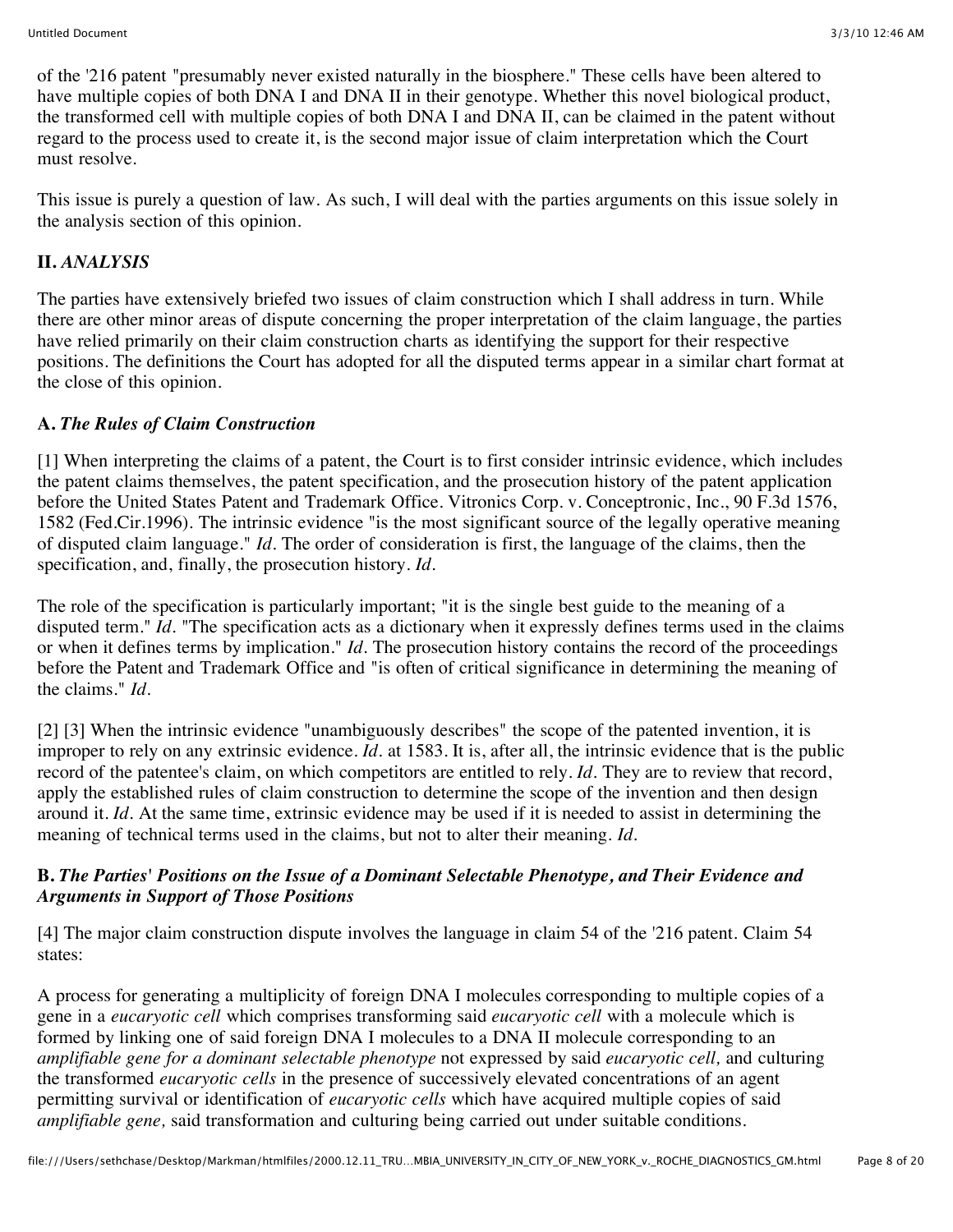(emphasis added). Specifically, the parties contest the meaning of the phrase "an amplifiable gene for a dominant selectable phenotype," and by implication, the meaning of "eucaryotic cell" (at least as referred to in claim 54 of the '216 patent).

Roche argues that a *dominant* selectable phenotype must mean something different than a selectable phenotype, since "dominant" is modifying the word "selectable." That difference, according to Roche, is this: The "amplified" gene that codes for the dominant selectable phenotype is always used in the patent in connection with the transformation of a wild-type host cell, never the transformation of a mutant cell.FN23 A dominant selectable phenotype, it argues, has to be inserted into a wild-type host cell so that it has a wild-type genome to "dominate."

FN23. Roche's proposed definition of "dominant selectable phenotype" reads as follows: "A property of a cell which allows that cell to survive under conditions lethal to a wild-type cell."

Columbia claims that a "dominant selectable phenotype" should simply be read as a phenotype involving an amplifiable gene. The claims, it suggests, refer to "dominant selectable phenotypes" only in the context of processes utilizing amplification.FN24 And in that setting, *both* mutant and wild-type host cells would qualify. In any event, Columbia argues that it would make no sense to define the eucaryotic host cells described in claim 54 as limited to only wild-type cells while interpreting eucaryotic cells without regard to mutant/wild form in all other claims.

FN24. Columbia's definition links the concept of a dominant selectable phenotype to the use of an amplifiable gene by linking the survival of a cell to having acquired sufficient copy number of the gene: "A selectable phenotype which allows an organism or a cell of a defined genotype that acquires such phenotype, e.g. as a result of introducing a gene at a suitable copy number, to survive while other organisms or cells of the same defined genotype which have not acquired such phenotype will not survive or proliferate."

Roche advances a series of arguments in support of its interpretation:

1) The claims "expressly distinguish" between "selectable" and "dominant selectable" as claims 1-53 of the '216 patent and all of the claims of '665 patent *exclusively* use the term "selectable," whereas claims 54-73 of the '216 patent *exclusively* use the term "dominant selectable."

2) In the specification, "dominant selectable" always describes transformation of wild-type cells and never describes the transformation of mutant cells.

3) The experiments described in the patent that used mutant host cells never refer to the foreign DNA as coding for a "dominant" selectable phenotype or as a dominant acting marker, whereas the experiments involving wild-type cells refer to the foreign DNA as a dominant-acting gene.

4) The inventor's publications (incorporated by reference into the patents) describe experiments using mutant host cells where the markers are described as selectable and/or recessive, and further state that these markers can only be used in mutant host cells.

5) The prosecution history of the '216 patent shows that the inventors distinguished their claim from prior art involving the cotransfer of two linked human genes in eucaryotic cells by indicating that the prior art did not "teach or suggest transforming eucaryotic cells with a DNA molecule that is formed by linking a foreign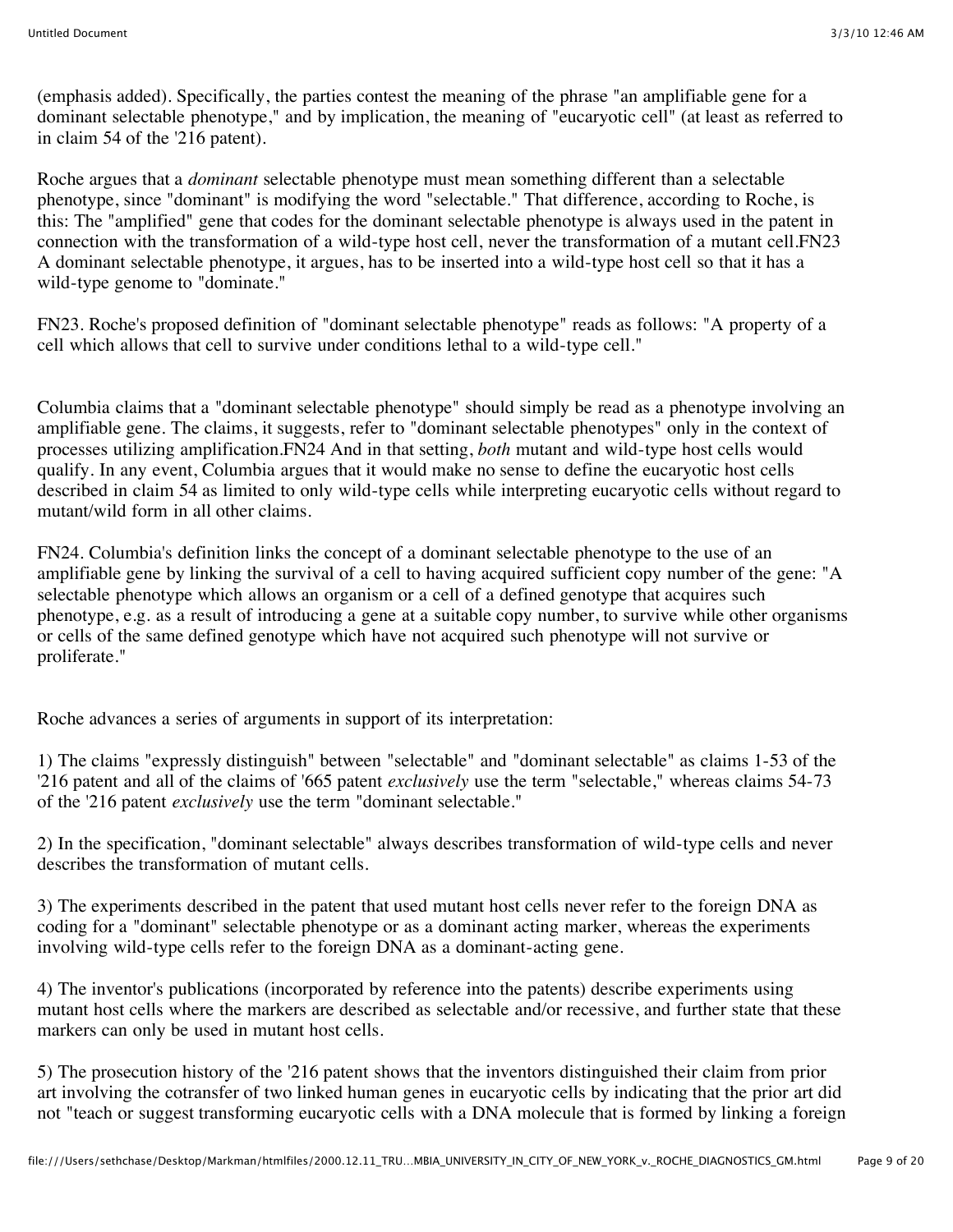DNA I molecule, containing a gene encoding a protein, to a DNA II molecule which corresponds to an amplifiable gene for a dominant selectable phenotype ..."

6) Interpreting the claims as Columbia proposes would render some claims invalid in light of prior art that successfully incorporated multiple copies of linked genes in transformed eucaryotic cells as early as 1975.

Roche's first four arguments are inferences from the coincidence of certain words. Roche asks the Court to infer a limitation on the type of eucaryotic cell that can be used as host cells in claim 54 because the words "dominant selectable" or "dominant acting" are always used when discussing cotransformation processes involving wild-type host cells in the claims, the specification, the descriptions of the experiments in the specification, and, the publications of the inventors (incorporatedby reference into the specification).

At the same time, Roche concedes that no intrinsic evidence explicitly announces that limitation-that a dominant selectable phenotype *cannot* be used with a mutant host cell. Indeed, nowhere in the claim language do the words "wild-type cell" even appear. Rather, Roche argues that such consistent usage of the term with wild-type cells is not an accident, but reflects a *de facto* limitation inherent in the word "dominant."

Columbia's approach is the same but its conclusions are different. Because the phrase "dominant selectable phenotype" is invariably used in conjunction with the phrase "amplifiable gene," it is that trait that defines the phrase. Here again, nothing in the intrinsic evidence explicitly states that a dominant selectable phenotype *must* be associated with a process using an amplifiable gene. Like Roche, Columbia asks the Court to infer this from the juxtaposition of the two phrases.

As described below, Columbia has the better of the argument.

## **1.** *Claim Language*

The claim language specifically describes in great detail a process of selection which requires the amplification, or increased copy number of, the amplifiable gene. Indeed, amplification is a central part of the patent's innovation.

In contrast, there is no mention in the claim language of the distinction Roche presses, between eucaryotic mutant host cells and eucaryotic wild-type host cells. Moreover, as described below, such an interpretation seems to unreasonably convert what was described as the innovative capability of the process-that it would work on wild-type host cells-into a limitation. The more logical inference is that the patentees associated a dominant selectable phenotype with the use of an amplifiable gene, whether it be with a mutant or wildtype host cell.

## **2.** *The Specification*

Roche seeks out further support from the patent specification of the '216 patent. It relies primarily on this paragraph:

Cotransformation with *dominant-acting markers* should in principle permit the introduction of virtually any cloned genetic element into *wild-type* cultured eucaryotic cells. To this end, a *dominant-acting* methotrexate resistant, dihydrofolate reductase gene from CHO A29 cells was transferred to *wild-type* cultured mouse cells.... The use of this gene as a *dominant-acting* vector in eucaryotic cells will expand the repetoire [sic] of potentially transformable cells, *no longer restricting these sort of studies to available mutants.* (emphasis added).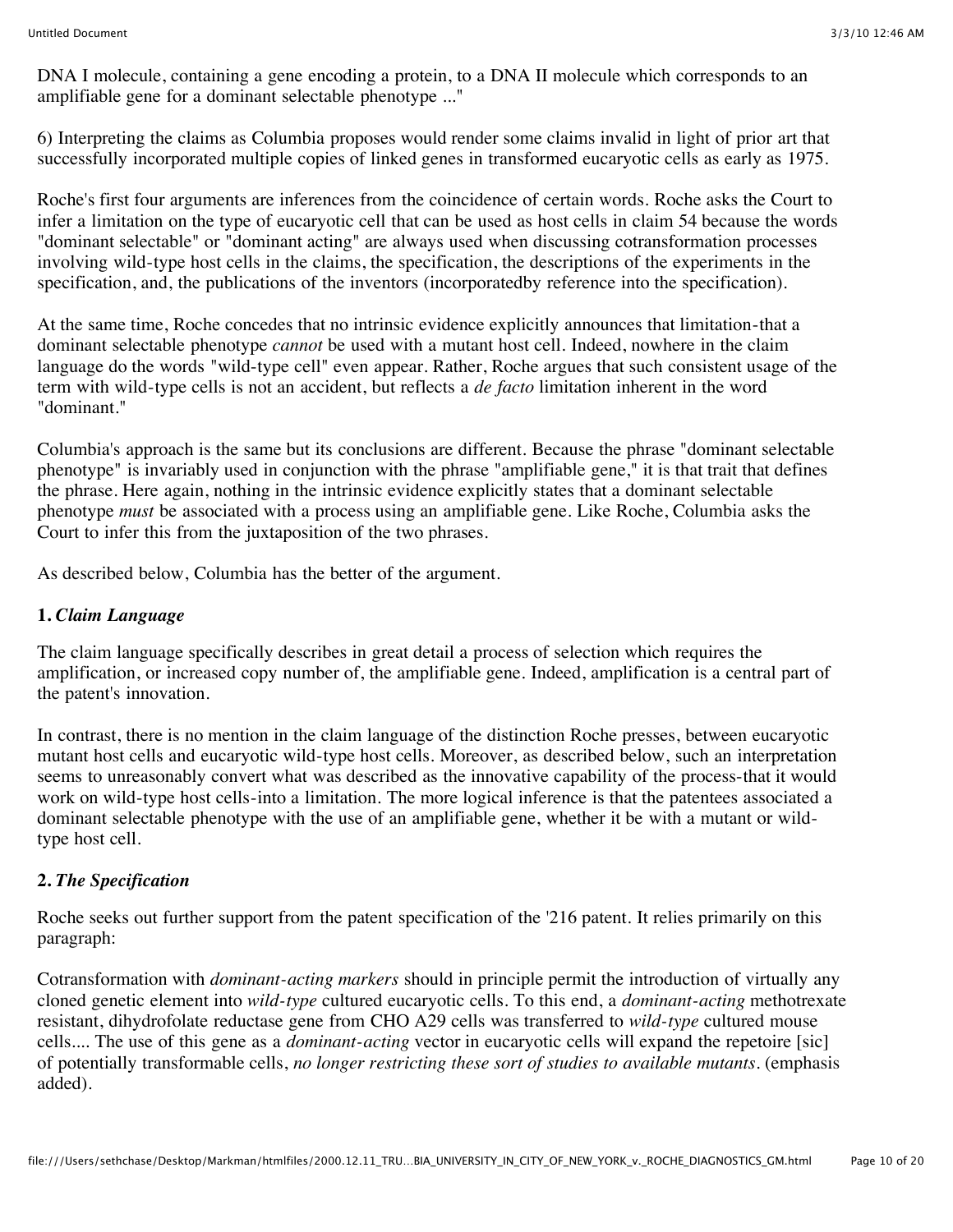Focusing on the language of this paragraph, Roche argues:

The distinction that the phenotype, or the gene that encodes the phenotype, is variously described in the patent as either selectable or dominant selectable is clearly related to the phenotypic background, i.e., mutant versus wild-type, of the cells into which the DNA is being incorporated. *It is only where the foreign gene is inserted into a wild-type background with respect to the phenotype being assayed for that the foreign gene is referred to as a dominant-acting selectable marker or encoding a dominant selectable phenotype.* (emphasis in original).

I do not find that this language, especially when considered in the context of the remainder of the specification, demonstrates what Roche proposes, and hardly demonstrates it "clearly."

The final sentence states that use of the marker expands the range of potential host cells, *no longer restricting* them to mutant cells. This suggests that the dominant marker technique includes a range of host cells beyond, yet including, mutant cells. It does not suggest a restriction at all.

Moreover, the specific mention of wild-type cells in conjunction with the linked cotransformation process is not surprising because (1) it trumpets an advance of the patents, and (2) it references an experiment that is discussed later in the patent. As Webb, Roche's expert, testified:

the problem with [an older] system is it limits you somewhat in the utility of the procedure. You have to have this very unusual condition of a mutated cell. What people clearly wanted to do was to use this technique of transformation in *any* cell type, and so the utility of the procedure would be greatly enhanced were that possible. (emphasis added).

That was precisely the market, if you will, to which this invention was directed. It was directed towards having an essentially unlimited, an unrestricted supply of the type of cells into which one could make the transfer carry out the selection in a normal cell, not a specialized cell that one had to hunt high and low for. You could just take any cell, so-called primary cells, the normal cells from normal tissues of human beings, for that matter, and to carry out the selection.FN25

FN25. My recitation of Webb's expert testimony should not be taken as a retreat to extrinsic evidence. I merely note it to show that neither party contests this position. The very same information is articulated in the patent itself: "Cellular genes coding for selectable biochemical functions have previously been introducted [sic] into mutant cultured cells ... In the present study, a dominant acting, methotrexate resistant dhfr gene has been transferred to wild-type cultured cells. The use of this gene as a vector in cotransformation systems may now permit the introduction of virtually any genetic element into a host of new cellular environments."

Simply because the "market" demands a process with a particular capability does not mean that the process should, by definition, be limited to only that capability and no other-especially without any explicit statement suggesting that it be so limited.FN26

FN26. Indeed, in discussing the claims of the '216 patent generally, there are over thirty references to the host cells being eucaryotic cells without ever suggesting that certain claims cover different types of eucaryotic cells than other claims. If such a distinction existed in the minds of the patentees, it surely would have been expressed explicitly.

The remainder of Roche's argument with respect to the specifications relies on the same type of inference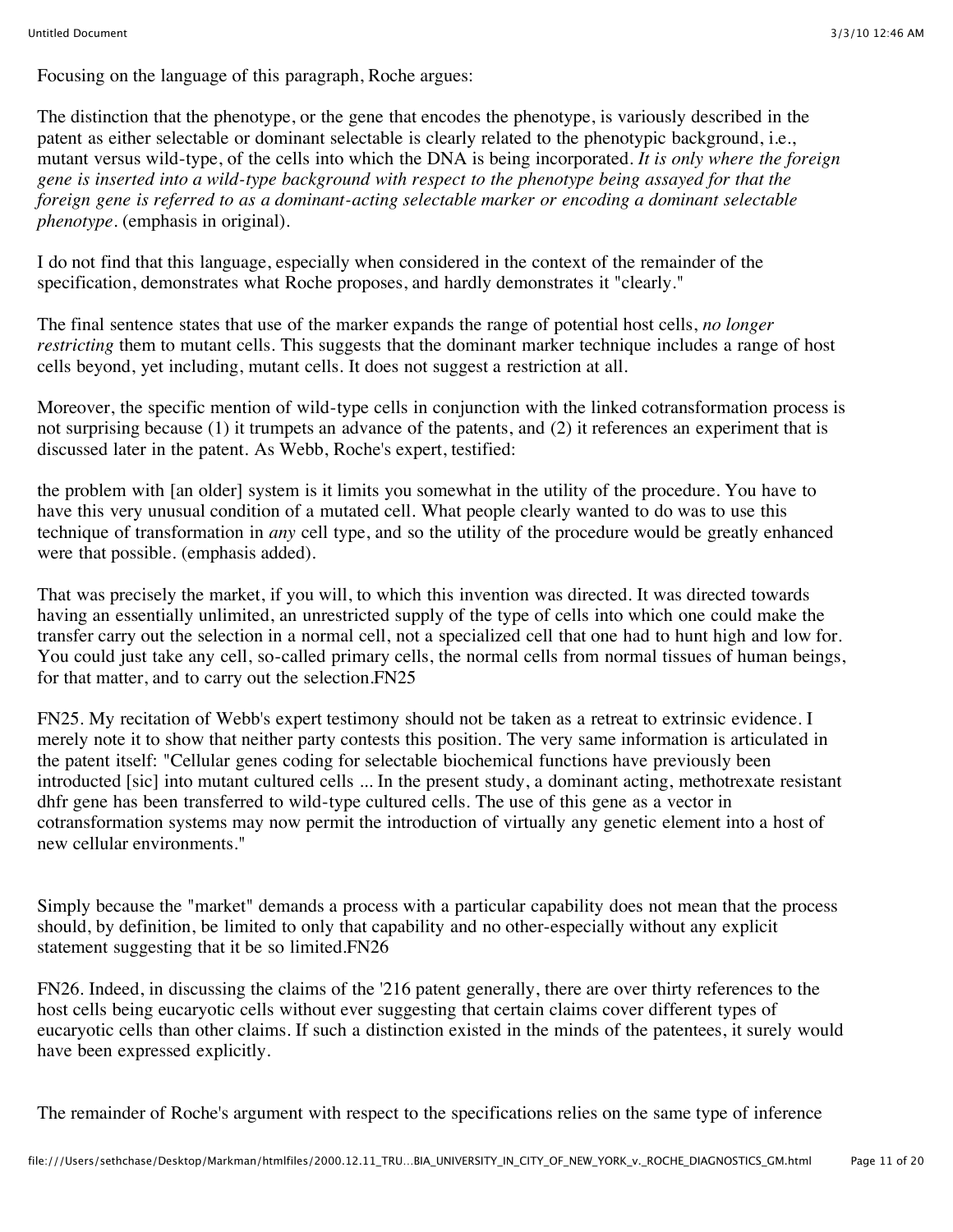argument that Roche made with respect to the claim language. The argument is equally unavailing for similar reasons.

In any event, Roche's inference argument is significantly weakened when considering it in the context of the entire specification. In describing the linked cotransformation claims, the term wild-type cells only appears in the two instances cited by Roche-one of which merely refers to an experiment that is described later in the patent. In every other instance (the Court counts nine other instances) in which the linked cotransformation claims are discussed, the host cells are invariably described as eucaryotic cells with no reference to wild or mutant form-just as in the actual language of the claims.

In fact, the specification suggests the very opposite of what Roche proposes. The patentees clearly intended the term eucaryotic cell to cover the broadest range of cells possible without regard to: (1) which of the individual claims were involved, (2) the experiments discussed in the patent, and (3) the form, i.e. mutant or wild, of the eucaryotic cell:

Although the experiments discussed hereinafter concern cultured eucaryotic cells of mammalian origin such as human blood cells, mouse fibroblast cells, chinese hamster ovary cells and mouse teratocarcinoma cells, it is clear that the process described is generally applicable to all eucaryotic cells including, for example, cells from birds such as chickens, cells from yeast and fungi, and cells from plants including grains and flowers. Therefore, it is to be understood that the invention encompasses all eucaryotic cells even though the invention may ultimately be most useful in cotransforming mammalian cells.

If the patentees intended certain claims to cover certain types of eucaryotic cells and not others, such a limitation would surely have been included in the above paragraph defining the scope of eucaryotic cell. Instead, the quoted text suggests that eucaryotic cell means *all* eucaryotic cells, and, significantly, regardless of whatever types of cells are used in the experiments discussed later in the patent. Again, this paragraph, which is the only paragraph dedicated to describing what types of host cells are covered by the term eucaryotic cell, does not even hint of a distinction with respect to mutant vs. wild-type form.

[5] Moreover, adopting a more limited definition of eucaryotic cell than the ordinary meaning (which would make no distinction with respect to mutant or wild form) for some of the patent claims would also be inconsistent with the rules of patent construction. There is a heavy presumption in favor of the ordinary meaning of a term. *See* Johnson Worldwide Associates, Inc. v. Zebco Corp., 175 F.3d 985, 990 (Fed.Cir.1999) (two situations permit deviation from the ordinary meaning of a term: (1) "the patentee has chosen to be his or her own lexicographer by clearly setting forth an explicit definition for a claim term"; and, (2) "where the term or terms chosen by the patentee so deprive the claim of clarity that there is no means by which the scope of the claim may be ascertained from the language used.") (citations omitted).

In this case, the patentees do not offer a definition for eucaryotic cell different from its ordinary meaning. Nor does use of the terms "amplifiable gene for a dominant selectable phenotype" in any way deprive the claim of clarity. On the contrary, the most logical inference is Columbia's: that dominant selectable phenotype is associated with an amplifiable gene, and its use in connection with eucaryotic cells does not alter its common meaning.

Finally, one need only look to the patentees' treatment of the term "selectable phenotype" for further support.

First, "selectable phenotype" like "dominant selectable phenotype" is defined in the claims without reference to whether the host cell in question is wild-type or mutant. Roche, however, agrees that the former can be used with either while in the case of the latter, it maintains only wild-type host cells are contemplated.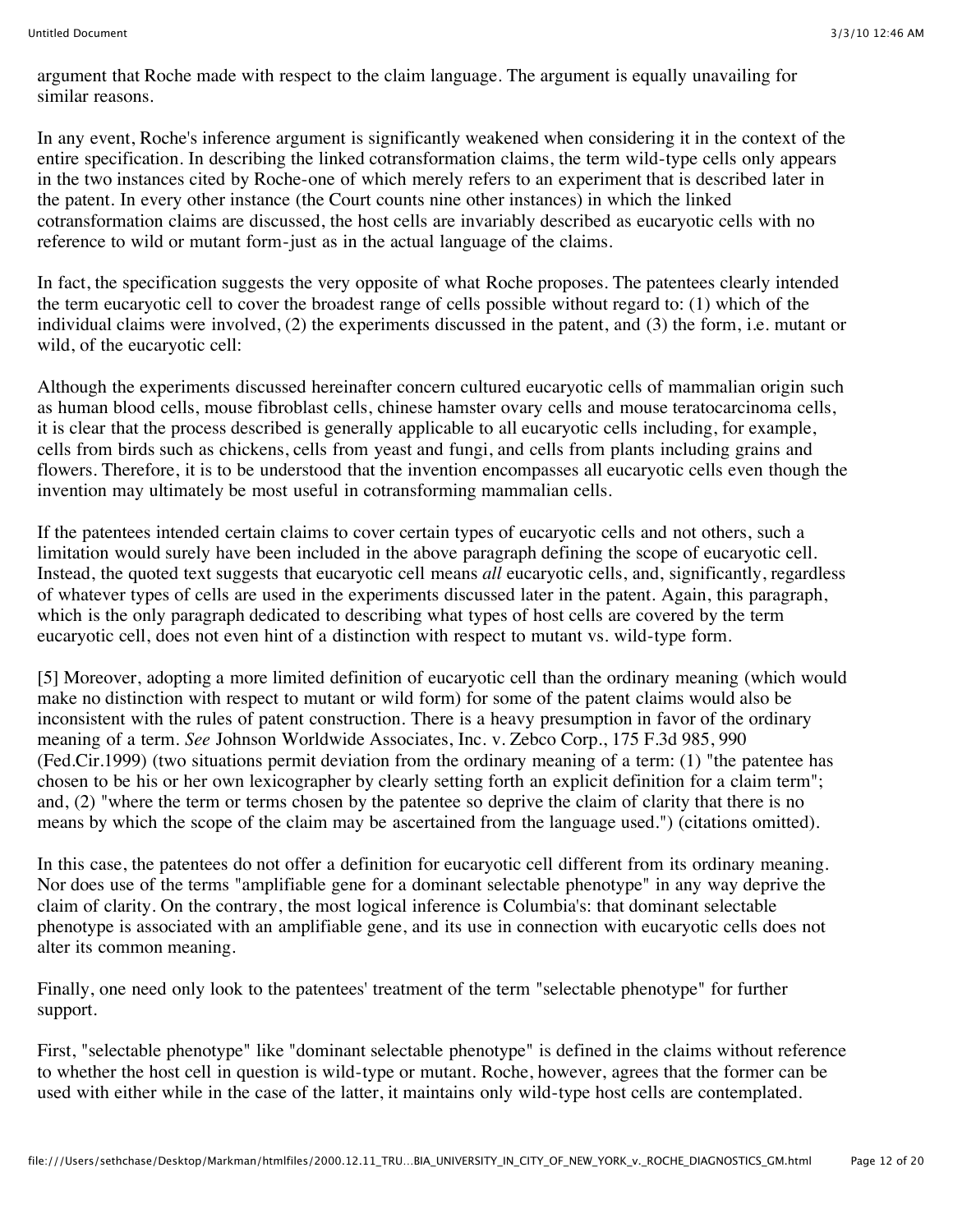Second, the experiments described in connection with a "selectable phenotype" use only mutant host cells. Nevertheless, Roche agrees that the claim language pertaining to "selectable phenotypes" should not be so limited. Again, it takes a different position with respect to "dominant selectable phenotypes."

Third, at one point in the specification the patentees describe mutant DHFR (which everyone agrees is also a "dominant selectable phenotype") as an example of a selectable phenotype. This cannot be reconciled with Roche's position-that selectable phenotypes can be used with both types of host cells while dominant selectable phenotypes are more limited.

The definition of "selectable phenotype" found in the specification states:

*selectable phenotype* is a phenotype which confers resistance upon an organism [sic] ability to exist under conditions which kill off all organisms not possessing the phenotype.... (italics in original).

In addition, the specification notes:

a DNA II which includes a gene coding for a *selectable phenotype* associated with drug resistance, e.g., a *mutant dihydrofolate reductase gene* which renders cells resistant to methotrexate greatly extends the applicability of the process. (emphasis added).

In short, Roche's definitions are inconsistent with the rules of claim construction, "[v]aried use of a disputed term in the written description demonstrates the breadth of the term rather than providing a limited definition." Zebco Corp., 175 F.3d at 991 (citations omitted). Here, a gene coding for a dominant selectable phenotype is also referred to as a gene coding for a selectable phenotype. The word dominant cannot impose a limitation, but rather, must demonstrate the breadth of the term, i.e., genes coding for a dominant selectable phenotype, such as a mutant DHFR gene, can also code for a selectable phenotype.

Reading the specification in its entirety, several things are clear: (a) When discussing the claims of the '216 patent generally, the specification uniformly discusses eucaryotic host cells without regard to whether they are in mutant or wild form. Indeed, the language suggests that the patentees intended to include the broadest possible range of host cells permitted by the term eucaryotic cell, without differentiating between the various claims of the patent. (b) There is simply nothing in the specification which suggests that the patentees intended eucaryotic cells to mean anything other than its ordinary definition. (c) Nor is there any support for Roche's attempt to limit the meaning of eucaryotic host cells by use of the term dominant selectable phenotype. The patentees clearly did not define selectable phenotype with reference to the type of host cell, and there is no reason to think the patentees would have defined dominant selectable phenotype in that manner either.

For all these reasons, the language of the specification favors Columbia's proposed claim construction.

## **3.** *The Experiments Described in the Patents*

Roche's argument with respect to the descriptions of the experiments repeats the same themes:

There are a total of five series of experiments in the '216 patent. In four out of those 5 ..., there is transfer of foreign DNA (the TK gene) into a mutant cell line ... This foreign DNA is never referred to as a dominant acting marker or encoding a dominant acting marker or encoding a dominant selectable phenotype. It is always referred to as a selectable marker or encoding a selectable phenotype. In stark contrast, in the remaining series of experiments ... where the co-transformation of wild-type, non-mutant cells is described, the foreign gene responsible for encoding a selectable phenotype FN27 is referred to as a dominant acting gene.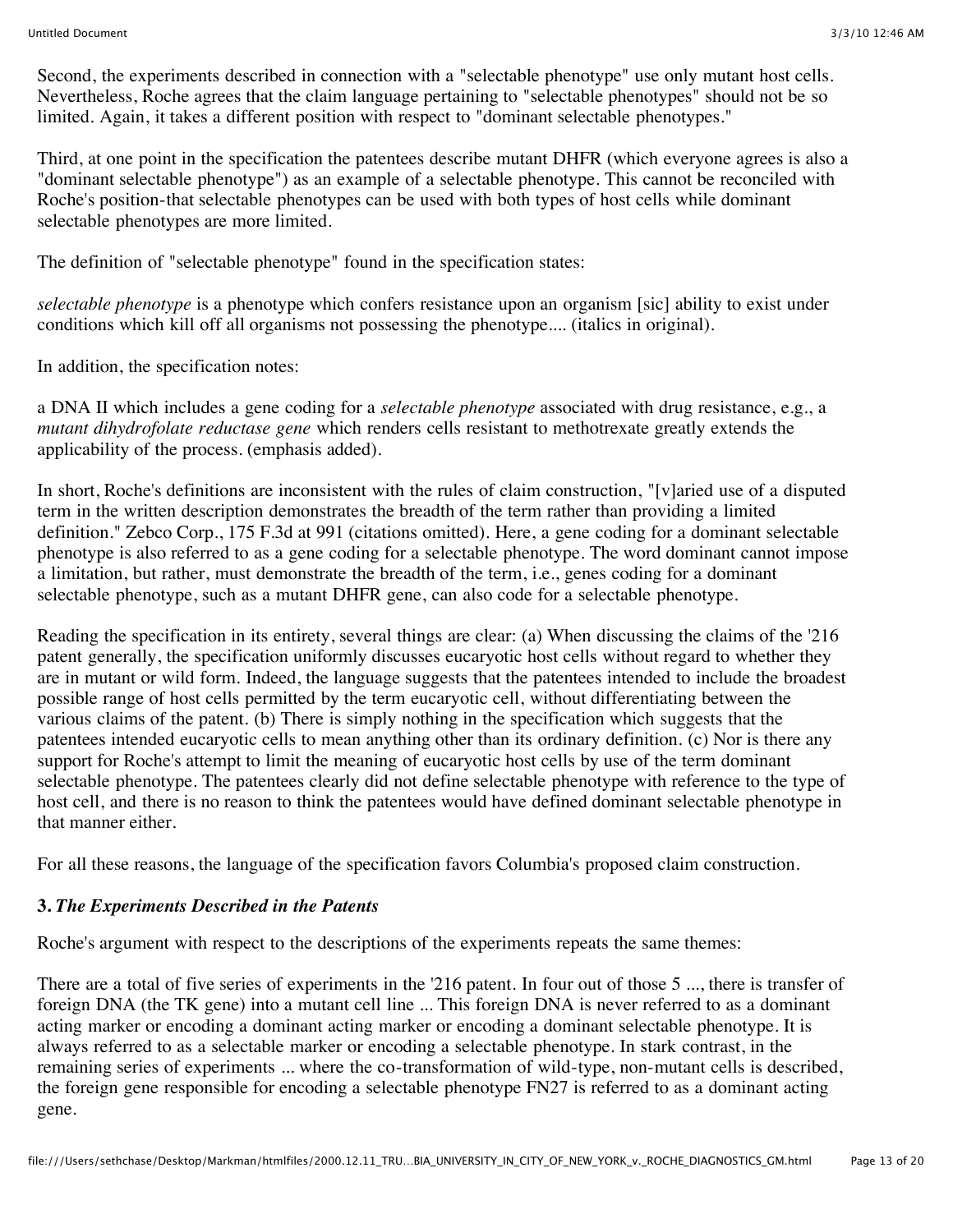FN27. While attorney argument is certainly not evidence, I should note for the record that counsel for Roche has argued that the "dominant-acting" gene mentioned in the experiments using wild-type cells encoded for only a "selectable phenotype." Under Roche's definition of the term, however, a dominant-acting gene could never code for a "selectable phenotype" because selectable phenotypes may be used with mutant host cells (unlike dominant selectable phenotypes). Roche's counsel actually makes this error twice in the section of its brief discussing the experiments.

Once again, the consistent use of the term "dominant" with cotransformation using wild-type cells can just as easily be explained by its consistent association with an amplifiable gene, which Columbia emphasizes. The TK gene, or gene for thymidine kinase, which is the gene used in the four experiments where the term dominant is *not* used, is not an amplifiable gene. The remaining series of experiments, which did use the term dominant, used a mutant DHFR gene, which is an amplifiable gene. However, there is additional language in this section which favors Columbia's interpretation.

In the section entitled "THE dhfr GENE AS A GENERALIZED TRANSFORMATION VECTOR," the mutant DHFR gene (which Roche argues is a dominant acting gene, or marker, rather than a selectable marker like the TK gene) is twice referred to as merely "selectable":

The generality of this approach was tested for the *selectable marker,* the mutant dhfr gene.

An alternate approach to generalized transformation involves ligation of a nonselectable DNA sequence to a *selectable gene.* Since the muant [sic] dhfr gene is a *dominant acting* drug resistance [sic] factor, this gene is an ideal vector. (emphasis added).

There simply is no way to reconcile this language with Roche's proposed claim construction that the term dominant, unlike the term selectable, must go hand in hand with wild-type cells (and consequently, never mutant cells). In short, "dominant-acting gene" and "selectable gene" are used interchangeably.

There are additional passages in this section of the patent which suggest that the term dominant does not impose any limitation on the type of host cells that may be used in cotransformation:

Furthermore, the use of dominant acting mutant genes which can confer drug resistance will extend the host range for cotransformation to virtually any cultured cell.

In this way it is possible to transfer and amplify virtually any genetic element in cultured mammalian cells.

Nevertheless, it appears that the mutant dhfr gene can be used as a vector for the introduction and amplification of defined DNA sequences into cultured animal cells.

The use of this gene as a vector in cotransformation systems may now permit the introduction of virtually any genetic element into a host of new cellular environments.

None of these selections even hint of a limitation on using dominant selectable phenotypes with wild-type host cells.

Finally, at two points in the specification, the patentees stress that the experiments should be taken as examples only, and not as limitations on the broader claim language. The first is one which I mentioned with respect to the scope of the eucaryotic cell, where the patentees clearly state, "[a]lthough the experiments discussed hereinafter concern cultured eucaryotic cells of mammalian origin such as ..., it is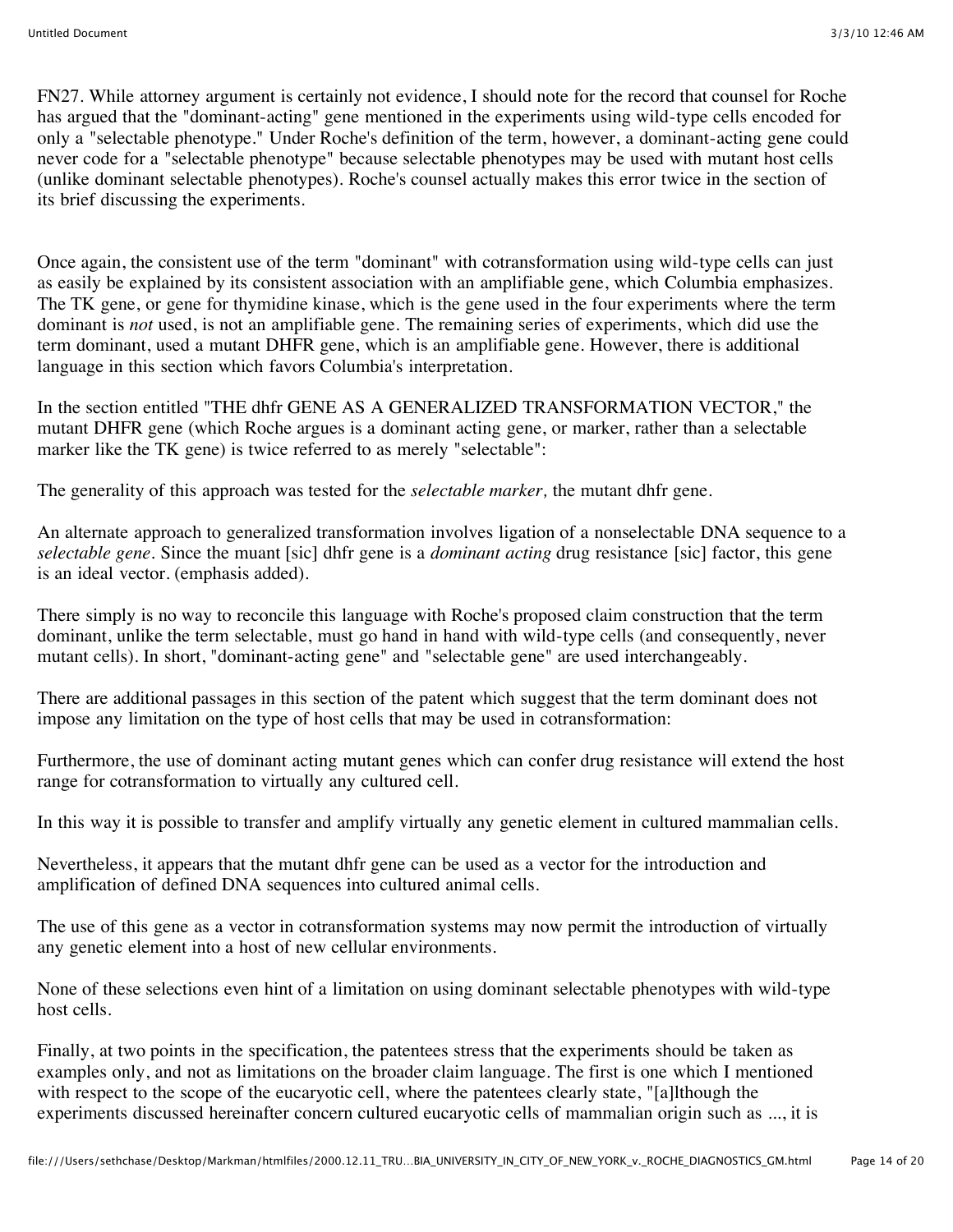clear that the process described is generally applicable to all eucaryotic cells ..." The second occasion references experiments using mouse fibroblast cells:

Cotransformation in accordance with this invention may be carried out in any suitable medium limited only in that cotransformed cells be capable of survival and/or identification on the medium. *Merely by way of example,* a suitable medium for mouse fibroblast cells which acquired the thymidine kinase gene in HAT is described more fully hereinafter. (emphasis added).

The experiments were not meant to provide limitations on the broader language used in the claims.

### **4.** *The Inventors' Publications*

Roche makes a similar argument with respect to two of the inventor's publications, both of which are incorporated by reference into the patent. Roche begins by noting that the gene coding for TK, or thymidine kinase, is never associated with the term dominant, and in fact, on one occasion, is referred to as a recessive marker-requiring that it be used with mutant host cells. Still it acknowledges that the unlinked cotransformation claims using selectable phenotypes cover processes using both mutant and wild-type host cells.

And in the very same article referring to these markers as recessive, in fact, in the very next sentence, the inventors make clear that dominant markers are *capable* of using, *but not restricted* to using, non-mutant host cells:

The ability to transfer dominant-markers is *not restricted to specific mutant cells* and would greatly extend the usefulnessof the transformation technology.

(emphasis added). Nothing in this article suggests any reason to limit dominant-markers to cotransformation processes using only wild-type cells.

In the other article to which Roche appeals, a similar sentence follows the one quoted by Roche:

The use of such dominant acting mutant genes which confer drug resistance may extend the host range for co-transformation to *virtually any cultured cell.* While these articles might provide some support for a position that neither party adopts (that selectable markers must only be used with mutant cells), they certainly provide no support for the position that dominant genes or dominant markers must only be used with wild-type host cells.

### **5.** *Prosecution History and Prior Art*

Roche's final attempt to bolster the evidence in support of its claim construction looks to the prosecution history and prior art arguing that  $(1)$  the term dominant selectable phenotype was needed to overcome a prior art objection by the Patent and Trademark Office, and (2) that Columbia's proposed interpretation of dominant selectable phenotype would render some of the claims invalid in view of the prior art.

Roche argues that the patentees were able to overcome the Patent and Trademark Office's objection based on prior art by Willecke, et. al., by pointing to the use of a dominant selectable phenotype. This is simply unsupported by the prosecution history. The objection based on Willecke, et. al. reads in its entirety:

Willecke et al [sic] teach the cotransfer of two linked genes into cultured mouse cells using one gene coding for a selectable trait and producing proteins from each gene.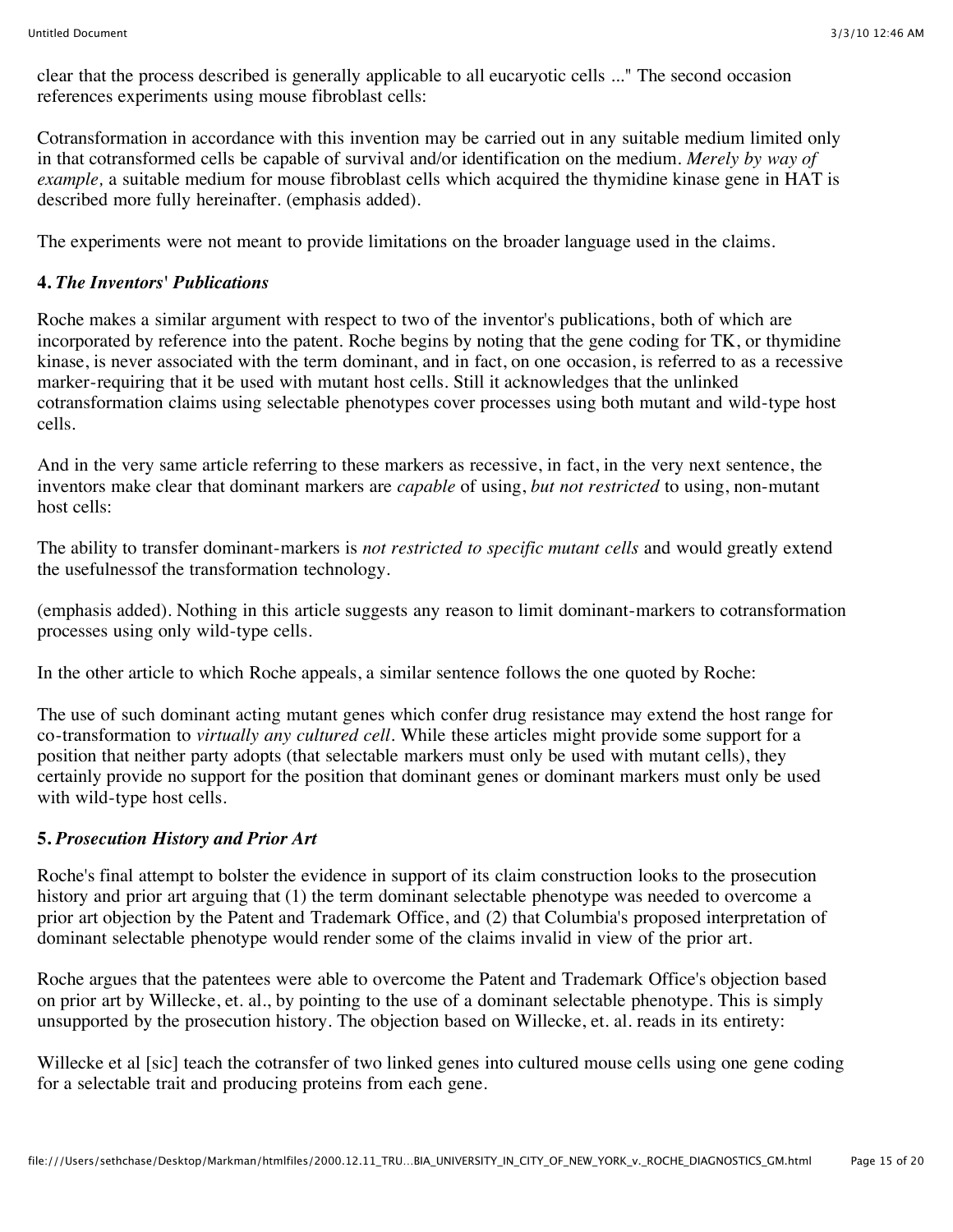The patentees' full response reads:

Willecke et [sic] al. teach the cotransfer in eucaryotic cells of a segment of chromosomal DNA from human lymphoblastoid cells which contains two linked human genes. Willecke et [sic] al. do not teach or suggest transforming eucaryotic cells with a DNA molecule that is formed by linking a foreign DNAI molecule, containing a gene encoding a protein, to a DNAII molecule which corresponds to an amplifiable gene for a dominant selectable phenotype which is not expressed by the eucaryotic cell, as in applicants claim 153. Furthermore, Willecke et [sic] al. do not teach or suggest culturing elevated concentrations of an agent permitting identification of eucaryotic cells which have acquired multiple copies of the amplifiable gene and thereby multiple copies of foreign DNAI, as in applicants' claim 153. Willecke et [sic] al. do not teach or suggest the use of a DNA II which encodes an amplifiable gene for a dominant selectable phenotype as a means of identifying eucaryotic cells which have been amplified to contain multiple copies of a foreign DNAI.

The patentees raise numerous distinctions other than the use of the term "dominant selectable phenotype": (1) the prior art did not link the two genes, (2) the prior art did *not* use an amplifiable gene for a dominant selectable phenotype, (3) the prior art did not involve culturing the transformed cells in successively elevated concentrations of an agent that permits the selection of cells which have acquired multiple copies of both the amplifiable gene and the DNAI, and, somewhat related, (4) the prior art did not use an amplifiable gene for a dominant selectable phenotype as a means of identifying eucaryotic cells which have been amplified to contain multiple copies of a foreign DNAI. Again, while the term dominant selectable phenotype appears in the patentees' response to the objection, it never appears apart from the term amplifiable gene.

More significantly, there is a conspicuous absence of any reference to either wild-type host cells in the Axel invention, or mutant host cells in the prior art. In fact, the prior art is described by the patentees in their objection as involving *eucaryotic* cells, generally. Roche's prosecution history argument is simply without merit.

Roche's final argument is an invalidity argument based on the prior art. Roche relies on Webb's expert report to argue that the claims in question would be invalid if the term dominant selectable phenotype were defined without regard to the phenotypic background of the host cell. In support of this position, Webb identified prior art by Kraiselburd and colleagues which he reports involved the transformation of TK- (mutant) cells with the gene for TK that resulted in multiple copies of the TK gene and other genetic information, when using the "kinetics of hybridization between radioactively tagged HSV DNA and cellular DNA isolated from TK+ transformants." Though the specifics of the prior art by Kraiselburd are difficult to glean from the scant information provided by Webb, it is clear that (1) Kraiselburd did not utilize an amplifiable gene, and (2) the multiple copies of the genetic information were not the result of using an amplifiable gene which increases its copy number upon exposure to successively elevated concentrations of an agent permitting survival or identification of those cells which have acquired multiple copies of the amplifiable gene. This argument is also without merit.

After a thorough review of the arguments made by both sides, and an extensive examination of the intrinsic evidence, I conclude that Columbia's position (which links dominant selectable phenotype to the use of an amplifiable gene) is the most proper way to define the term, and that Roche's proposed construction is unsupported by the intrinsic evidence, including the prosecution history. The Court's definition of the term appears in the claim construction chart appearing at the close of this opinion.FN28

FN28. While the Court feels that reliance on the extrinsic evidence presented is not necessary to define the term at issue, I note that nothing in that testimony would alter the conclusion or even cast doubt upon the Court's conclusion. The testimony of Webb and Weinberg was not only inconsistent vis-a-vis each other,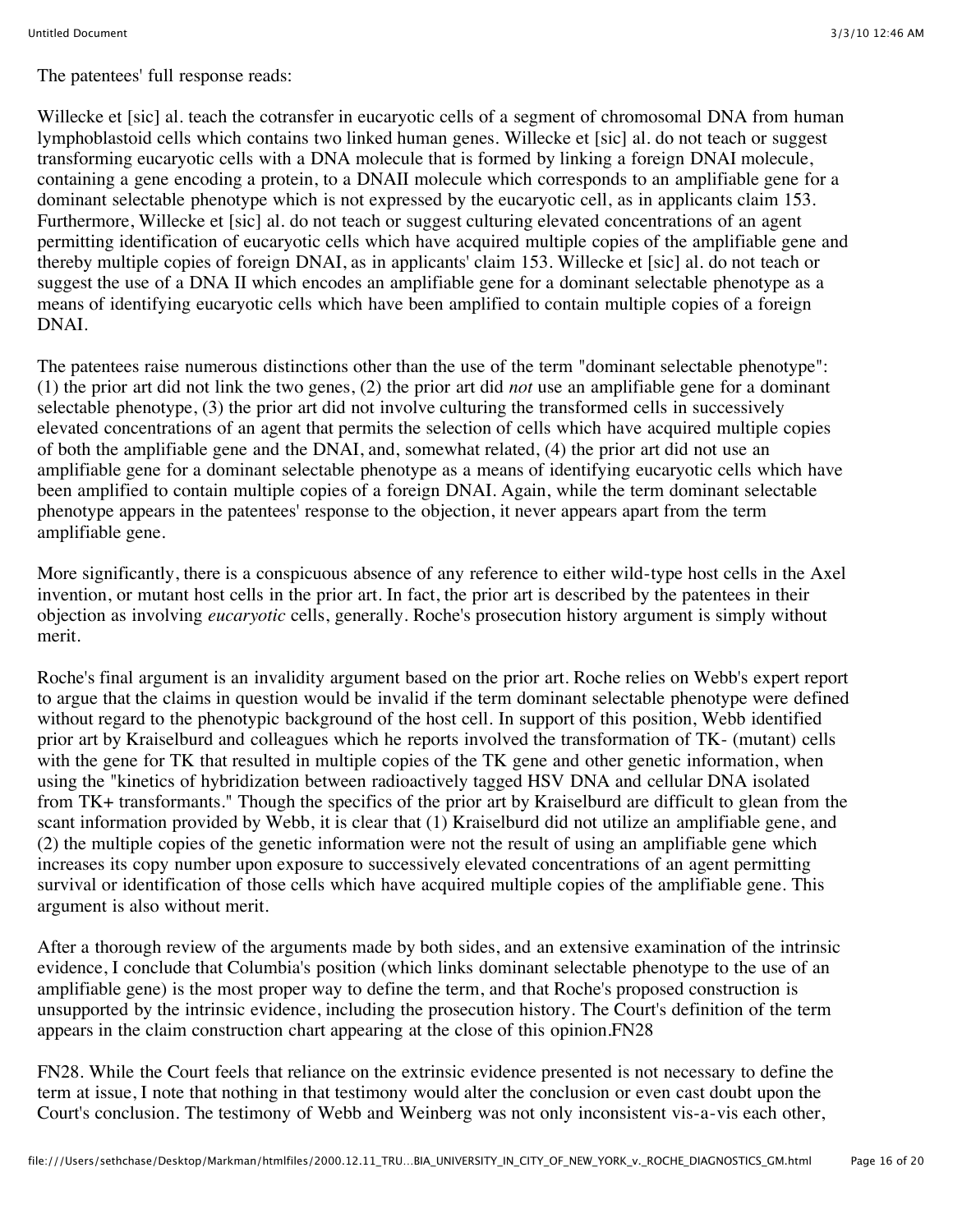but was inconsistent with both parties' proposed claim construction. Moreover, each recognized that scientists' understanding of the terms at issue were not uniform. Given that ambiguity, strict adherence to the intrinsic evidence would have been even more appropriate.

## **C.** *Product by Process: Limited to the Process or Not?*

[6] As I discussed earlier, whether a product by process claim is limited to covering only products made with the identical process described in the claim is a question of law. The Federal Circuit has been less than helpful in providing guidance on the issue. In a 1991 case involving biotechnology dealing with the ultrapurification of blood clotting factor using monoclonal antibodies, a three judge panel held that the "correct reading of such product-by-process claims is that they are not limited to product prepared by the process set forth in the claims." Scripps Clinic & Research Foundation v. Genentech, Inc., 927 F.2d 1565, 1583 (Fed.Cir.1991). One year later, involving patents dealing with shoe innersoles. a different three judge panel held the opposite, that the process described is essentially a limitation on the product claimed. Atlantic Thermoplastics Co., Inc. v. Faytex Corp., 970 F.2d 834 (Fed.Cir.1992) *reh'g en banc denied,* 974 F.2d 1299 (concurring opinion), 974 F.2d 1279 (dissenting opinion) (Fed.Cir.1992). In other words, the *Atlantic Thermoplastics* panel held that there could be no infringement unless the same process was used.

The *Atlantic Thermoplastics* decision was denied rehearing en banc with several dissenting judges, one of which described the decision as "mutiny," "heresy," and "illegal" for its casual dismissal of the *Scripps* decision in a footnote-for *Scripps'* alleged failure to consider SupremeCourt precedent. Atlantic Thermoplastics, 974 F.2d at 1281. The dissent argued that the original *Atlantic Thermoplastics* panel decision failed to recognize that a true product-by-process claim involves a completely novel and unobvious product, regardless of whether the process used to make it is patentable. Id. at 1282. According to the dissent, these types of claims are useful when "the invention is a chemical or biological product of such structural complexity that the product can not be defined in independent structural terms." *Id.* The dissent argued that the claim before the original panel was not a true product by process claim, and that the panel had essentially misinterpreted a century of case law, assembling "a collection of dicta lifted out of context, until a new structure has been built on the most tenuous of supports." *Id.* at 1296. The concurring opinion to the denial of rehearing en banc defended the original panel decision on essentially the same grounds it was decided.

Plainly, the law on this issue is in a state of uncertainty. By denying the rehearing en banc, not only are lower courts left with little guidance, but so are the inventors and investors of the biotechnology and pharmaceutical industries who must make research and development decisions not knowing how much protection is available to a claim for a novel biological or chemical product. On both sides of the debate, there are policy arguments as to which rule will promote more innovation and progress.

As a lower court, however, I cannot simply choose the rule which I deem the better policy. *See* Tropix, Inc. v. Lumigen, Inc., 825 F.Supp. 7 (D.Mass.1993) (holding that "while there is much to be said as a matter of policy [for the *Scripps* rule] ... particularly in the present age of rampant biotechnology," the *Atlantic Thermoplastics* rule should apply). In reaching its decision, the Court in *Tropix* stated that "[i]t would appear to me, even in the confused state of the record, that a majority of the judges of the Federal Circuit would rule that *Atlantic* states the controlling law, and I so rule in this case." Id. at 10.

I do not share the *Tropix* Court's confidence that the votes of the Federal Circuit can be so easily predicted. Two panel opinions are in direct conflict. It is impossible to divine the reasons why the various judges voted for a denial of a rehearing en banc.

[7] While this leaves the Court in an unenviable position with respect to the appropriate ruling on the merits,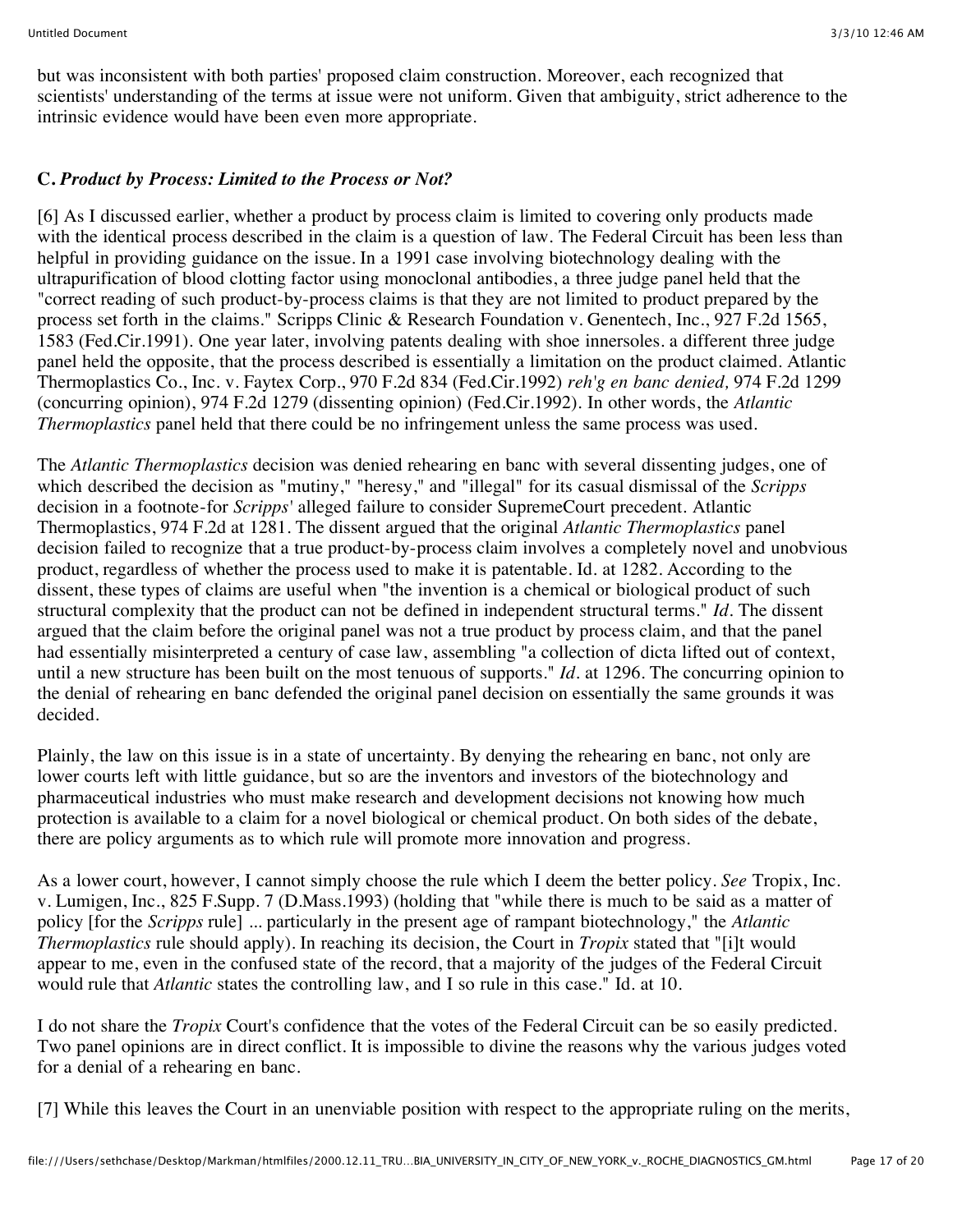there is Federal Circuit case law which offers clear guidance to escape the dilemma. When confronted with two panel opinions in direct conflict, the earlier decision is controlling. *See* Texas Instruments v. Cypress Semiconductor Corp., 90 F.3d 1558 (Fed.Cir.1996); Newell Companies, Inc. v. Kenney Mfg. Co., 864 F.2d 757, 765 (Fed.Cir.1988). Until the *Scripps* decision is rejected by a hearing en banc, it is the precedential decision. *Id*. This Court is not alone in adopting this approach with respect to this very conflict regarding product by process claims. *See* DeKalb Genetics Corp. v. Northrup King Co., No. 96 C 50169, 1997 WL 587492 (N.D.Ill. Aug.14, 1997).

Accordingly, the product by process claims shall be interpreted so that "they are not limited to product prepared by the process set forth in the claims." Scripps, 927 F.2d at 1583.

## **III.** *CLAIM CONSTRUCTION CHART ADOPTED BY THE COURT DEFINING DISPUTED CLAIM LANGUAGE*

| <b>TERM</b>                    | <b>COURT'S CONSTRUCTION</b>                                                                                                                                                                                                                                                                                          |
|--------------------------------|----------------------------------------------------------------------------------------------------------------------------------------------------------------------------------------------------------------------------------------------------------------------------------------------------------------------|
| <b>Amount Relative</b>         | The ratio of foreign DNA I to foreign DNA II                                                                                                                                                                                                                                                                         |
| Amplifiable Gene               | DNA corresponding to a gene whose copy number will increase inside<br>a transformed cell in response to manipulation by the operator of a<br>process                                                                                                                                                                 |
| Amplified Foreign DNA I        | Foreign DNA I corresponding to a gene of interest that is present in a<br>cell in increased copy number as a result of gene amplification in the<br>cell                                                                                                                                                             |
| Amplified DNA II               | DNA II that is present in increased copy number in a cell as a result of<br>gene amplification in the cell and confers a selectable phenotype of<br>proliferative advantage under specific conditions of culturing the cell,<br>enabling selection of cells which carry an increased copy number DNA<br>$\mathbf{I}$ |
| Chinese Hamster Ovary Cell     | A cultured eucaryotic cell originating from the ovary of a Chinese<br>hamster                                                                                                                                                                                                                                        |
| Cotransformed Eucaryotic Cell  | A eucaryotic cell that has undergone a genotypic change as a result of<br>the introduction into the cell of more than one different or distinct<br>genes                                                                                                                                                             |
| Cotransforming                 | Process for carrying out transformation of a recipient cell with more<br>than one different or distinct gene. Cotransformation includes both<br>simultaneous and sequential changes in the genotype of a recipient cell<br>mediated by the introduction of DNA corresponding to either unlinked<br>or linked genes   |
| Dihydrofolate Reductase (DHFR) | A proteinaceous material which acts as an enzyme and when present in<br>increased concentrations allows eucaryotic cells to survive in the<br>presence of increased concentrations of methotrexate                                                                                                                   |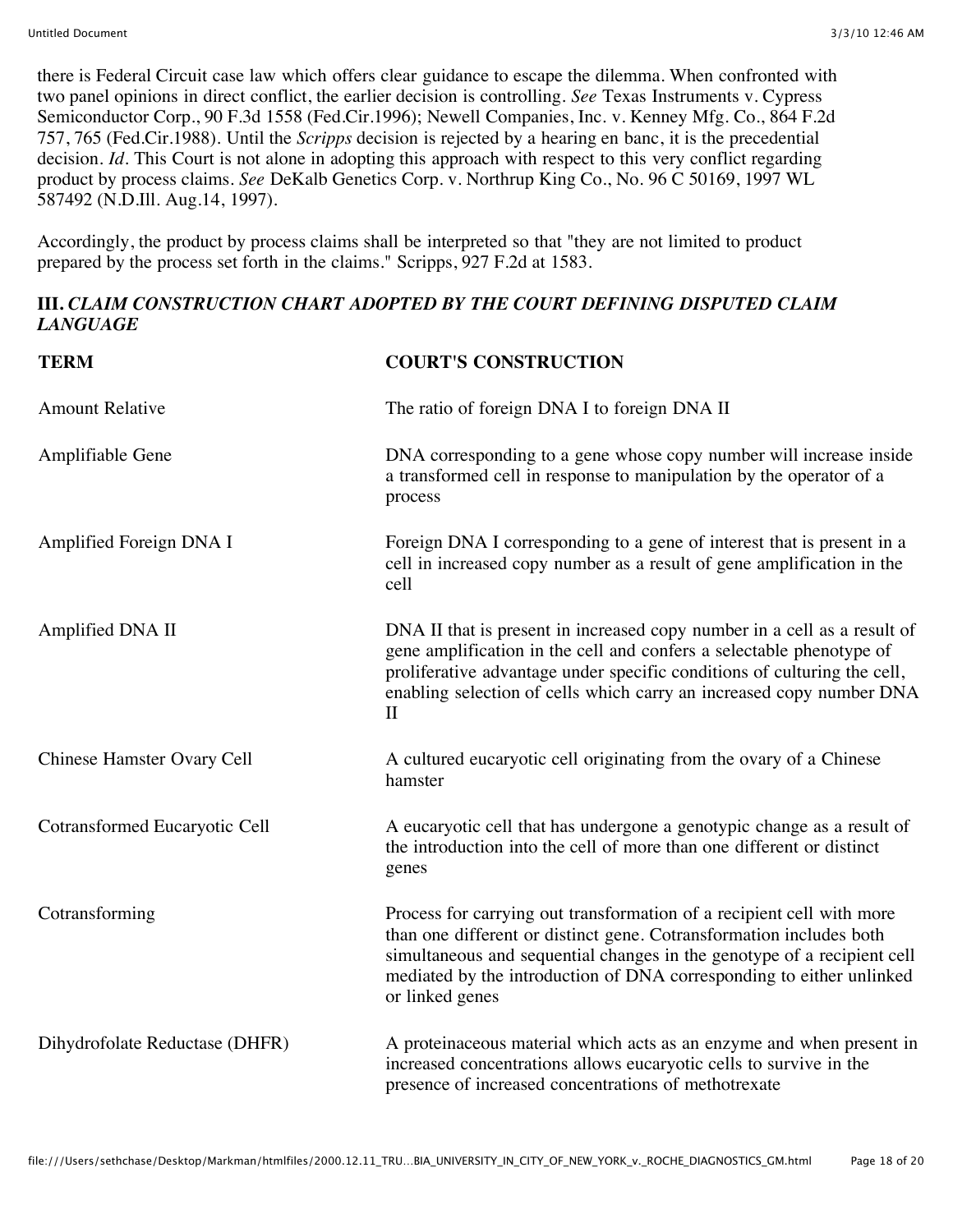| Eucaryotic Cell                      | A cell of an organism classified under the Superkingdom Eucaryotes<br>including organisms of the Plant and Animal kingdoms, characterized<br>by true nuclei formed by nuclear envelopes and by meiosis, including<br>both a wild-type and a mutant cell                                                                                                                                                                                                                                                                                                         |
|--------------------------------------|-----------------------------------------------------------------------------------------------------------------------------------------------------------------------------------------------------------------------------------------------------------------------------------------------------------------------------------------------------------------------------------------------------------------------------------------------------------------------------------------------------------------------------------------------------------------|
| Foreign DNA I                        | A polynucleotide that is inserted into the eucaryotic cell                                                                                                                                                                                                                                                                                                                                                                                                                                                                                                      |
| Gene Associated with Drug Resistance | A gene which encodes a protein that, when expressed at some level or<br>concentration, allows eucaryotic cells expressing the gene to survive or<br>proliferate in the presence of a chemical compound, such as a drug,<br>which would otherwise kill the cells                                                                                                                                                                                                                                                                                                 |
| Incorporated                         | Stably integrated into the chromosomal DNA within the nucleus of a<br>cotransformed or transformed eucaryotic cell                                                                                                                                                                                                                                                                                                                                                                                                                                              |
| Linked                               | Physically and chemically joining DNA I and DNA II into the same<br>piece of contiguous DNA prior to their insertion into the eucaryotic cell<br>Mammalian Cell Any cell of mammalian origin, including both a wild-<br>type and a mutant cell                                                                                                                                                                                                                                                                                                                  |
| Methotrexate                         | A folate analog that is lethal to cells                                                                                                                                                                                                                                                                                                                                                                                                                                                                                                                         |
| Multiplicity                         | Multiple                                                                                                                                                                                                                                                                                                                                                                                                                                                                                                                                                        |
| Phenotype                            | An observable property of an organism or a cell as produced by the<br>genotype in conjunction with the environment                                                                                                                                                                                                                                                                                                                                                                                                                                              |
| Selectable Phenotype                 | A phenotype which confers upon an organism or a cell the ability to<br>exist under conditions which kill off all organisms or cells not<br>possessing the phenotype. Examples include drug resistance or the<br>ability to synthesize some molecule necessary to cell metabolism in a<br>given growth medium. Selectable phenotypes also include identifiable<br>phenotypes such as the production of materials which pass from or are<br>secreted by the cell and can be detected as new phenotypes either by<br>functional, immunologic or biochemical assays |
| <b>Substantially Purified</b>        | Purified to a substantial degree                                                                                                                                                                                                                                                                                                                                                                                                                                                                                                                                |
| <b>Transformed Eucaryotic Cell</b>   | A eucaryotic cell which has undergone a genotypic change as a result<br>of the introduction of DNA into the cell                                                                                                                                                                                                                                                                                                                                                                                                                                                |
| Transforming                         | Process for changing the genotype of a recipient cell mediated by the<br>introduction of DNA.                                                                                                                                                                                                                                                                                                                                                                                                                                                                   |
| Unlinked                             | Not physically or chemically linked on the same piece of contiguous<br><b>DNA</b>                                                                                                                                                                                                                                                                                                                                                                                                                                                                               |

## **SO ORDERED.**